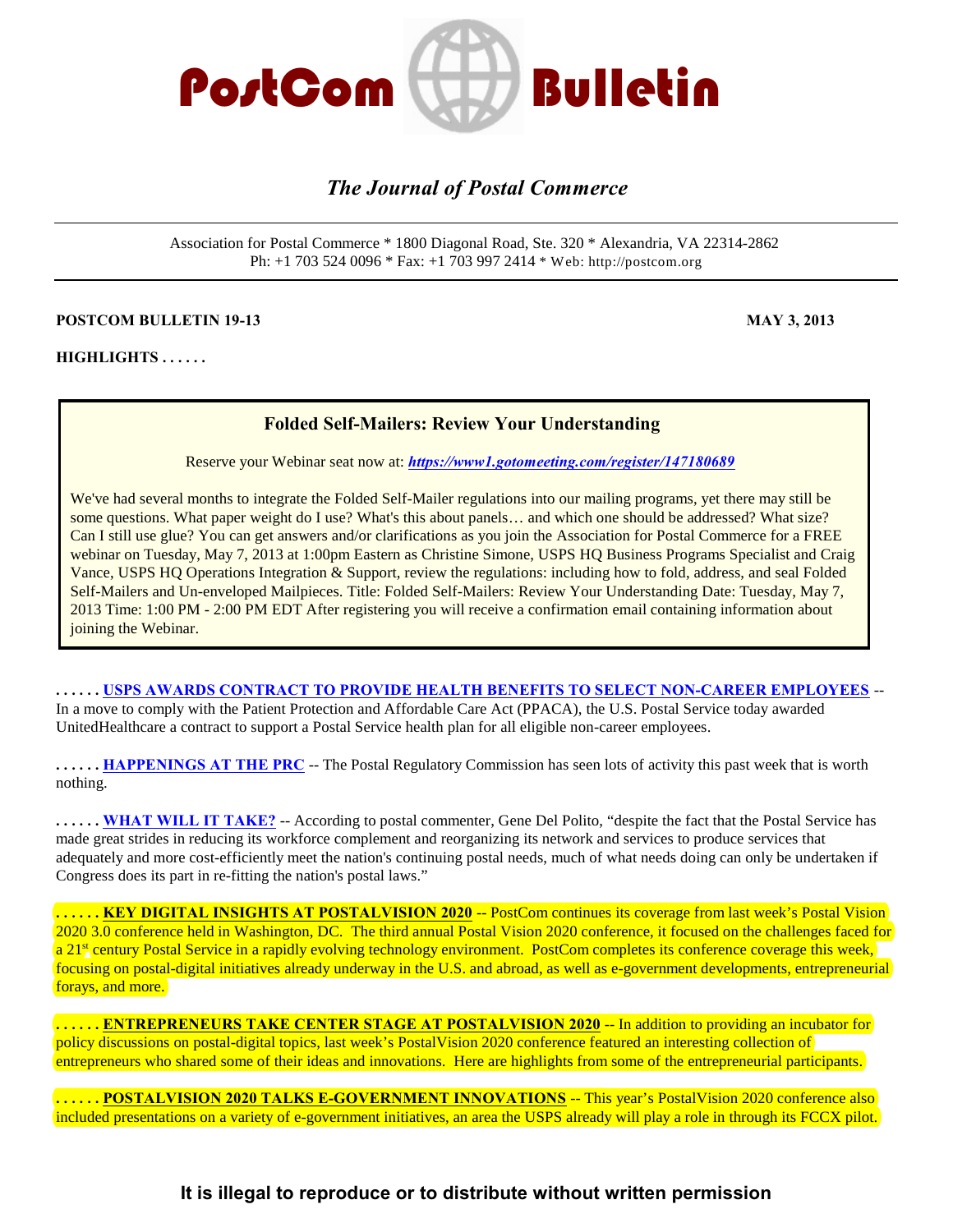#### **HIGHLIGHTS . . . . . . (cont)**

**..... WHAT THE NEXT GENERATION WANTS FROM THE POSTAL SERVICE** -- Another new feature of last week's PostalVision 2020 conference was a panel comprised of 18-24 year olds representing the next generation, who discussed their communication needs and what they think the Postal Service needs to do to meet those needs

**. . . . . . [POSTAL NOTES](#page-8-0)** – USPS Board to meet in open session. USPS awards air cargo network contract to FedEx. Fed Reserve Banks announces new study to examine nation's payment usage. UPS averts teamsters strike risk with new 5-yr contract. DeLauro angered over USPS' early closing of processing center. Pitney Bowes boss seeks more changes, after grim first quarter. Microsoft promo turns Forbes Mag into a free Wi-Fi hotspot. Quad/Graphics invests in Pixability to tackle online video market. USPS: The next Amtrak? Union challenges POStPlan, demands jobs.

\_\_\_\_\_\_\_\_\_\_\_\_\_\_\_\_\_\_\_\_\_\_\_\_\_\_\_\_\_\_\_\_\_\_\_\_\_\_\_\_\_\_\_\_\_\_\_\_\_\_\_\_\_\_\_\_\_\_\_\_\_\_\_\_\_\_\_\_\_\_\_\_\_\_\_\_\_\_\_\_\_\_\_\_\_\_\_\_\_\_\_\_\_\_\_\_\_\_\_\_\_\_\_\_\_\_\_

**. . . . . . [FEDERAL REGISTER](#page-10-0)** -- Updates from the Federal Register that affect the mailing industry.

- **. . . . . . [DMM ADVISORY](#page-10-1)** -- Updates from the Domestic Mail Manual.
- **...... OFFICE OF INSPECTOR GENERAL UPDATE** -- An update from the USPS Office of Inspector General.

#### **. . . . . . [POSTAL PREVIEWS](#page-16-0)**

#### <span id="page-1-0"></span>**USPS AWARDS CONTRACT TO PROVIDE HEALTH BENEFITS TO SELECT NON-CAREER EMPLOYEES**

#### *The following is a USPS press release.*

In a move to comply with the Patient Protection and Affordable Care Act (PPACA), the U.S. Postal Service today awarded UnitedHealthcare a contract to support a Postal Service health plan for all eligible non-career employees.

The contract period begins April 30, 2013 and provides coverage for years 2014 through 2016. Three additional terms of two years each may be negotiated for a total possible contract life of over nine (9) years. The estimated contract value is \$239 million annually assuming 35,000 participants, but may vary significantly depending on actual non-career employee plan participation.

After conducting a highly competitive and rigorous evaluation of technical aspects, pricing, and other factors in the proposals, the Postal Service determined that the UnitedHealthcare proposal represented the best value. The new contract ensures the Postal Service's compliance with PPACA while providing non-career employees affordable essential health plan coverage at group rates provided through the Postal Service. The Postal Service has a long history of being a responsible employer and today's announcement builds on that history.

Approved by Congress in 2010, the PPACA requires employers with more than 50 employees to offer qualifying employees specified levels of coverage at an affordable cost by January 2014. The Act extends coverage to employees who are paid for an average of 30 hours per week for a specified period of time. (No change is required for Postal Service career employees since the coverage provided under the Federal Employees Health Benefits (FEHB) Program satisfies PPACA requirements.) Coverage becomes effective in January 2014.

*[http://about.usps.com/news/national-releases/2013/pr13\\_045.htm](http://about.usps.com/news/national-releases/2013/pr13_045.htm)*

#### <span id="page-1-1"></span>**HAPPENINGS AT THE PRC**

The Postal Regulatory Commission has seen lots of activity this past week that is worth nothing.

<span id="page-1-2"></span>• **USPS TO REBRAND EXPRESS MAIL.** The USPS has given notice to the Postal Regulatory Commission that it intends to amend the MCS in three ways: (1) to change the name of "Express Mail" to "Priority Mail Express"; (2) to change the name of "Express Mail International" to "Priority Mail Express International"; and (3) to change the name of "Express Mail Corporate Account (EMCA)" to "USPS Corporate Account (USPSCA). The Postal Service hopes that by implementing the name changes it will reinvigorate Express Mail and Express Mail International by leveraging the widespread recognition of, and positive associations with, the Priority Mail brand as well as consolidate most of the Postal Service's shipping products under a single brand identity. The proposed name changes are scheduled to take effect on July 28, 2013. Comments are due by May 7 from interested parties. *[http://www.prc.gov/Docs/86/86866/PRC%20Notice%20\(EM%20Name%20Change\).pdf](http://www.prc.gov/Docs/86/86866/PRC%20Notice%20(EM%20Name%20Change).pdf)*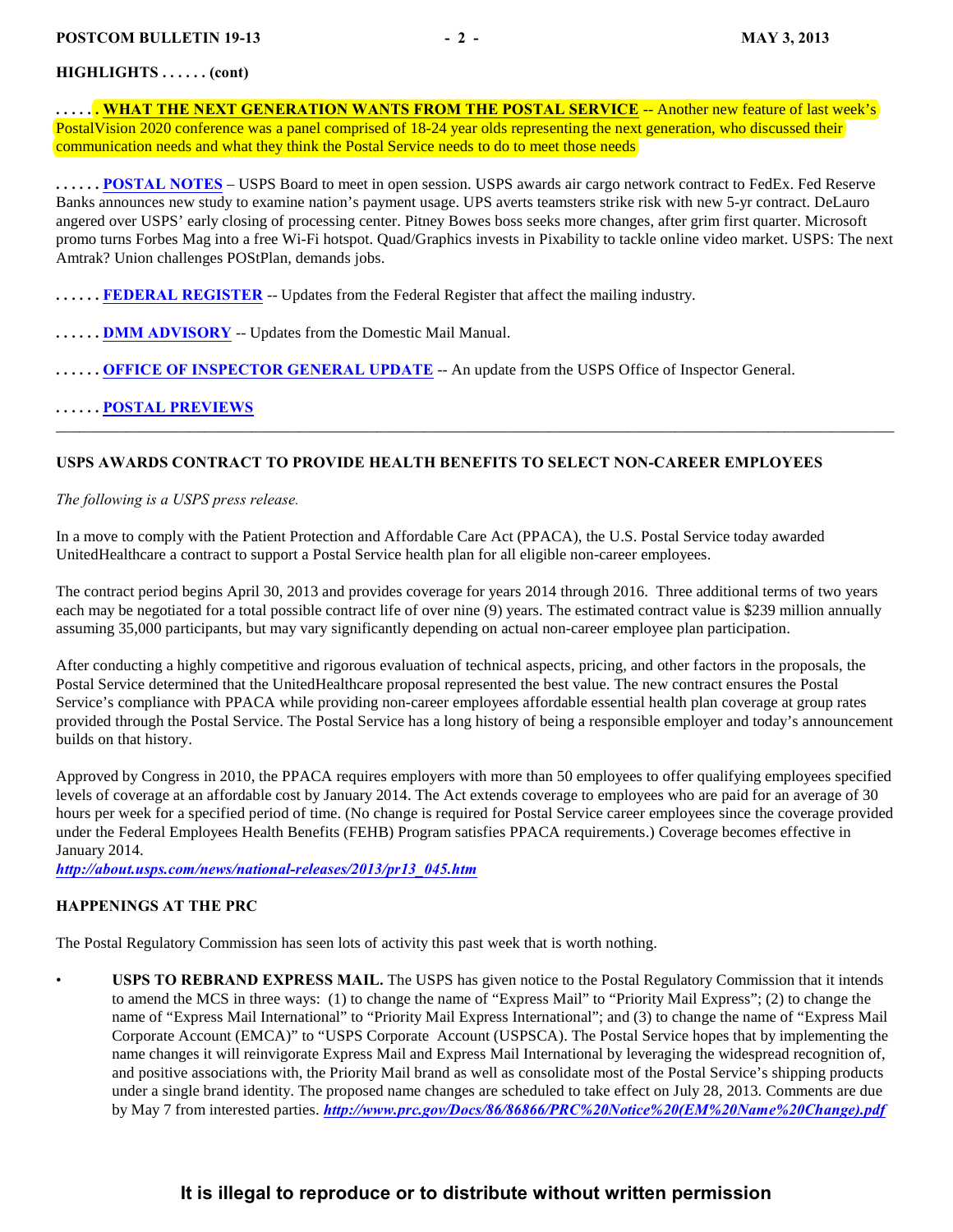• **USPS MAKES CORRECTION TO TECH CREDIT PROMO AT PRC.** USPS: The United States Postal Service hereby corrects the following errors in the Notice of Market-Dominant Price Adjustment and related attachment that it filed on April 16, 2013, in connection with the Technology Credit Promotion:

In the PriceCapAnalysis.xls workbook, the figures in cell D4 of the "Additional Cap per class" tab and cell B19 of the "Tech Credits breakdown" tab were wrong. Both cells have been corrected in the attached workbook, PriceCapAnalysis042613.xls, leading to changes throughout the workbook.

As a result of the corrections described above, the Technology Credit Pricing Authority table on page 6 of the Notice should be replaced with the following table:

| <b>Technology Credit Pricing Authority</b> | Original Filing | <b>Updated Filing</b> |
|--------------------------------------------|-----------------|-----------------------|
| First-Class Mail                           | $0.077\%$       | 0.084%                |
| <b>Standard Mail</b>                       | 0.244\%         | 0.231\%               |
| Periodicals                                | 0.158%          | 0.165%                |
| Package Services                           | 0.014\%         | 0.015%                |

*<http://www.prc.gov/docs/86/86869/Notice.of.Errata.pdf>*

- **DISCOVER COMMENTS TO PRC ON ACD.** DFS: Discover Financial Services (DFS) read with great concern the Commission's views, expressed in the recent Annual Compliance Determination for FY 2012, on the matter of whether our Negotiated Service Agreement (NSA) with the Postal Service was profitable or not. *<http://www.prc.gov/Docs/86/86886/Notice%20of%20DFS%20with%20letter.pdf>*
- **CHAIRMAN ASKS QUESTIONS OF THE USPS ON ITS TECH CREDIT PROMOTION.** The Chairman of the Postal Regulatory Commission has submitted an information request to the Postal Service on its notice of price adjustment for the Technology Credit Promotion. The questions pertain to many that the industry have about this promotion. Some of the questions have to do with:
	- How the USPS came up with the \$66 million total in postage credit resulting from this promotion?
	- What mailers are eligible for this promotion and how the USPS came up with this list?
	- Whether the promotion has rate cap implications and what time of rate adjustment the USPS is considering.
	- Whether or not the USPS is proposing the creation of permanent price cap authority from this promotion even through it is a temporary, one-time offer.
	- When will the USPS submit its final figures since the \$66 million is just a preliminary estimate.

*<http://www.prc.gov/docs/86/86887/CHIR%20No.%201.pdf>*

Due to this CHIR, the PRC has extended the comment period for interested parties from May 6 to May 9. *[http://www.prc.gov/Docs/86/86891/Order\\_1708.pdf](http://www.prc.gov/Docs/86/86891/Order_1708.pdf)*

Note: The USPS has requested that the comment period for the tech credit promo be extended until May 17. *<http://www.prc.gov/docs/86/86895/Extension.pdf>*

#### <span id="page-2-0"></span>**WHAT WILL IT TAKE?**

*A postal commentary prepared for Mailing and Systems Technology magazine by Gene Del Polito, President, Association for Postal Commerce. It appears here with permission from the author.*

Over the past three years, I've written more articles and items on postal reform than even I can remember. Despite the repeated assurances from those on Capitol Hill who are supposed to handle such things, virtually nothing has been done to address some of the ills that are plaguing the nation's postal system and hampering the post's ability to function effectively as an engine for mail-based commerce.

Last year, Congress' postal leaders told us they were within a hair's breadth of getting a reform measure out of Congress on the President's desk for his signature. Or, as they like to put it up there in the marble dome, they had gotten the bill down into defender's red zone. (You see, football's big in Washington, and when you can't actually get anything done, you try to make your failures sound impressive through the use of football metaphors.)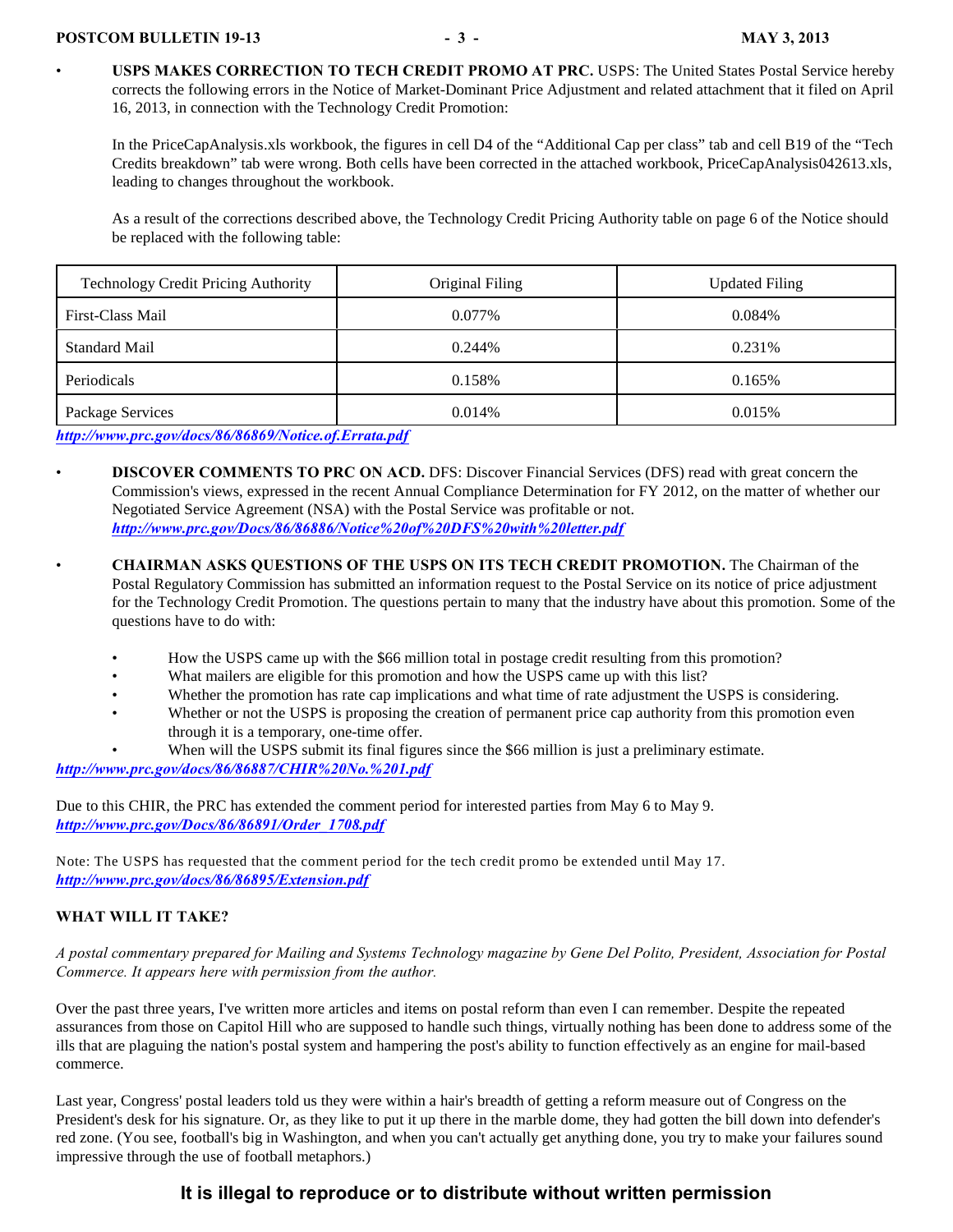Red zone? My foot. Those who were familiar with Washington election year politics were well aware that not even the Tappan Zee could have spanned the gulf between the opposing sides.

Now, we're being told Congress has its postal reform ball just within the ten-yard span from the goal line. Big deal. Do you want to know how many games I've seen in my lifetime where even the last ten yards presented insurmountable obstacles?

These are the times when after hearing years of congressional blithering about the crisis proportions of the Postal Service's fiscal state, the impact a postal collapse could have on the economy, and the need to get something done to sidestep perilous postal paths, everyone starts talking as if they were from Missouri. "Show me!"

But here's the thing I really don't get. Everyone within the mailing industry knows how badly meaningful postal reform is needed. Everyone knows the toll the uncertainties of Congress' inaction is having on the Postal Service and its customers. Everyone knows that the postal system is still a vital and needed part of the nation's economic infrastructure. But no one within the industry seems willing to tell their "friends" in Congress they've had enough of congressional lolly-gagging, and that it's time to put up or shut up. Nobody wants to tell their "friends" that unless Congress acts soon, the political campaign contributions will end, and that the industry will spur a torrent of public criticism that will mess up many a members' congressional careers.

Instead, the voices of the industry continue to hold back. They continue to talk quietly and patiently about the pendency of a postal reform measure everyone really knows Congress hasn't the stones to enact.

And what about the mailing industry's "silent" majority? Are they flooding Congress with letters, phone calls, faxes, and emails telling Congress to put up or get out of the way? Nope. They sit there like quiet sheep willing to be led by many a Capitol Hill Judas goat who, in the long run, will do nothing more than lead these innocent sheep to a postal slaughter.

For its part, the Postal Service has been clear. It's told Congress repeatedly that postal reform is sorely needed, and that fiscal conditions were about to get truly butt ugly unless Congress got off the dime to act. It's told Congress that the Postal Service needs:

A re-amortization of the postal retiree health benefit pre-funding requirement enacted in 2006.

A refund of the excess monies already contributed in employee's behalf in the Federal Employee Retirement System (FERS).

More flexibility to bring about the necessary changes that must be done to right-size the Postal Service's human and physical infrastructure to more closely match present day and realistically projected work load needs.

Authority for the Postal Service to institute with its employees a fiscally sound and responsible self-run health insurance and defined contribution benefit programs.

Greater flexibility from Congress and the regulator to pursue new programs and services that can be accommodated within the scope of the USPS' postal mission that can generate new sources of revenue.

Despite the fact that the Postal Service has made great strides in reducing its workforce complement and reorganizing its network and services to produce services that adequately and more cost-efficiently meet the nation's continuing postal needs, much of what needs doing can only be undertaken if Congress does its part in re-fitting the nation's postal laws.

Sooner or later (and hopefully sooner rather than later), the members of our industry must wake up to the reality that Congress legislates for those that it sees. If you want Congress' attention, you've got to get into its face and make a lot of noise. If you just sit there quietly in the background, you'll get rolled right over.

So, what will it take to get the members of our industry off the postal reform bench and into the game? The clock is ticking. The game's winding down, and you've just been given your two minute warning. Just remember that when the gun goes off ending the game, it may not be filled with blanks and it may be pointed at you.

Keep in mind that old saying: "There are three kinds of people in this world. Those who make things happen. Those who merely watch things happen. And those who wonder what happened." In which camp would you prefer to be?

If old sayings aren't your thing, then remember the prayer: "Ask and you shall receive. Seek and you shall find. Knock and it shall be opened to you."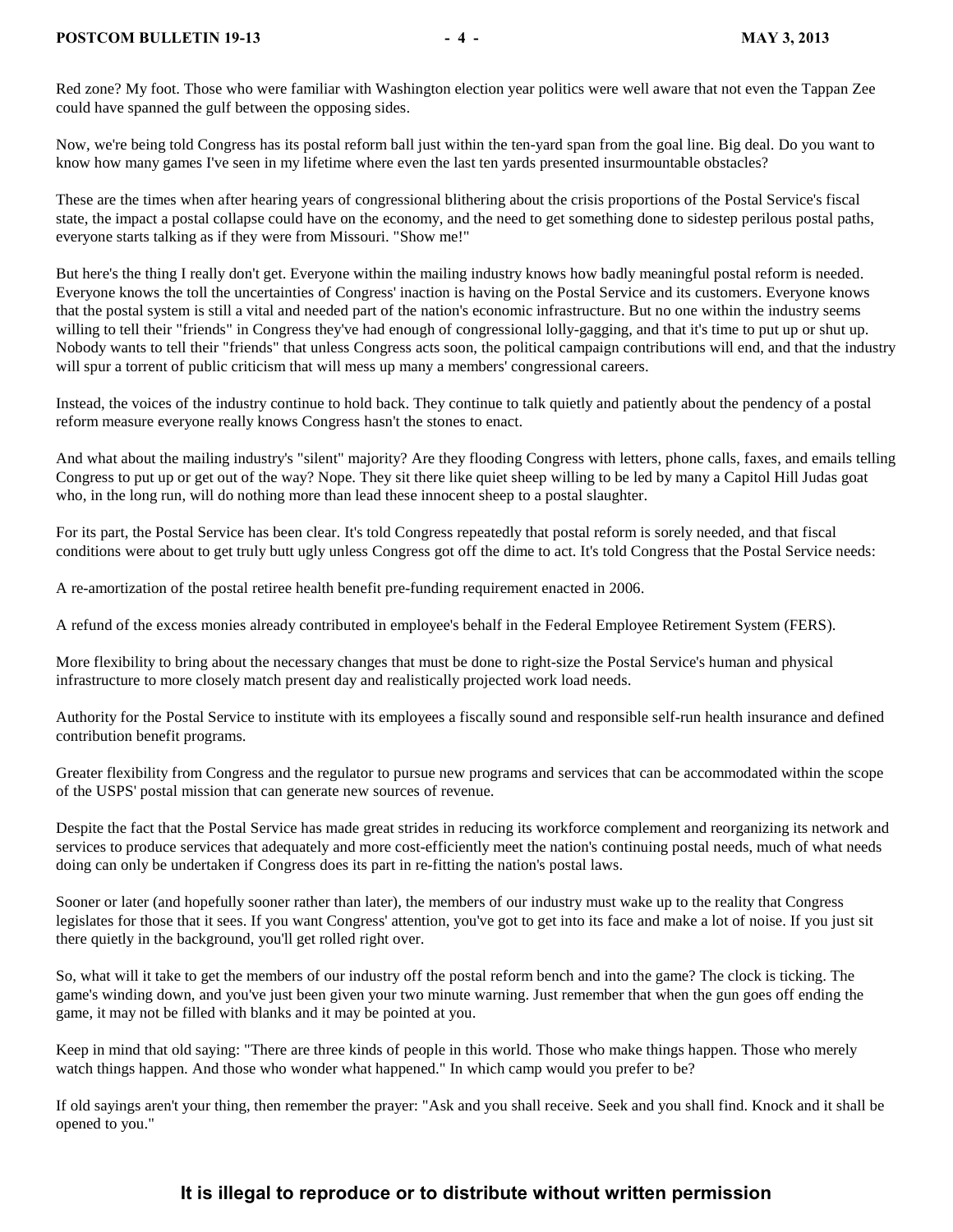#### **POSTCOM BULLETIN 19-13** - 5 - MAY 3, 2013

And then, there's Del Polito's corollary. "Continue to sit on your duff doing nuthin', and get yourself ready to suffer the consequences."

*<http://www.postcom.org/public/articles/2013articles/what.will.it.take.htm>*

#### <span id="page-4-0"></span>**KEY DIGITAL INSIGHTS AT POSTALVISION 2020**

PostCom continues its coverage from last week's Postal Vision 2020 3.0 conference held in Washington, DC. The third annual Postal Vision 2020 conference, it focused on the challenges faced for a  $21<sup>st</sup>$  century Postal Service in a rapidly evolving technology environment.PostCom completes its conference coverage this week, focusing on postal-digital initiatives already underway in the U.S. and abroad, as well as e-government developments, entrepreneurial forays, and more.

Linda Abraham, co-founder of comScore, presented an overview of data collected that brings key insights on the digital world. "The digital world is very complex," she told the PV2020 audience, "and things are changing at an unprecedented pace." She said that a few million people have opted into the comScore panel, and data also has been collected from over one million web sites. Abraham said comScore has about 1.5 trillion digital interactions a month, which on a daily basis is as much data as is in the Library of Congress, being collected every day.

What does the digital world mean to consumers to live, play and work? Abraham said the proliferation of devices is exceeding the population growth. When the internet first started it was used primarily for business traffic, she said, but in 2008 the "crossover" occurred and today consumer use of the internet exceeds business traffic by about five times. It's not just digital, but multi-platform, Abraham told the PV 2020 group, and it has led to disruption in shopping and buying, a displacement of time and place. "Businesses used to have some control over where people did things like shop, dine, etc." she said, "but now that is being more defined by the consumer."

How fast are things really changing? Abraham reported that mobile devices now account for more than 13% of web traffic, with 87% of web traffic coming from PCs (down 6% from last year), 8% from mobile (up 67% from last year), and 5% from tablets (up 173% from last year). The rate of technology adoption is accelerating, she reported, noting that it took 38 years for radio use to reach 50 million global users, 14 years for TV to do the same, 4 years for the internet, 3.6 years for Facebook, 2.8 years for the iPhone, 2.2 years for Android, and 80 days for the iPad.

Tablet ownership is growing at an unprecedented pace, Abraham told the PostalVision 2020 group, with devices owned at 40 million 3 years after production and at 100 million in 12 years. She said the adoption rate is faster than that even of mobile phones.

For mobile devices, over 80% of the traffic now is Apple and Android. In what historically is a highly dynamic platform market, things have changed very recently (since 2005) and very quickly in terms of providers. Abraham said that most top properties now have double digit mobile-only audiences. Google sites have 13% mobile-only users, Facebook.com has 19%, Amazon sites have 20%, Wal-Mart has 21% and Pandora.com has 61% mobile-only users.

Shopping and buying trends are rapidly evolving as technology changes, Abraham reported, with social usage and transactions showing the biggest growth. According to MobiLens, for the three-month average ending December 2012, the top 10 smartphone usage categories by year-on-year growth were: instant messaging (45%), social networking with check-in function (44%), insurance service (43%), electronic payments (42.9%), digital books/magazines (41.2%), online retail (40.9%), photo/video sharing (40.7%), home/lifestyle (40.5%), adult entertainment (40.1%), and dating services (40.0%).

Smartphone purchasing now exceeds 19%, Abraham said, noting that 52.4% of U.S. smartphone owners use their phones for shopping activities while in a retail store. According to MobiLens, 42.5% took a picture of a product, 34.9% texted or called family/friends about a product, 32.7% sent a picture of a product to family/friends, 30.4% scanned a product barcode, 22.4% compared product prices, 18.5% found coupons or deals, 18.1% found a store location, 15.4% researched product features, 10.2% checked product availability, and 5.6% purchased goods or services online. More than ten percent of e-commerce retail dollars are now spent via mobile devices, she said, which is a 4 times increase in just 2 years.

Devices play different roles throughout the day, according to comScore data, with PCs dominating working hours, mobile phones leading during commuting hours, and tablet use dominating the early to late evening hours. Nearly half of tablet owners use their tablet while watching TV, she reported.

In terms of postal-specific trends, Abraham reported that classic web-based experiences with posts are flat to down across the world, with usps.com total unique visitors going from 6.5% in March 2012 to only 6.6% in March 2013. Unique visitors to CanadaPost.ca dropped from 9.3% in March 2012 to 7.4% in March 2013; and other posts remained either flat or with only slight increases.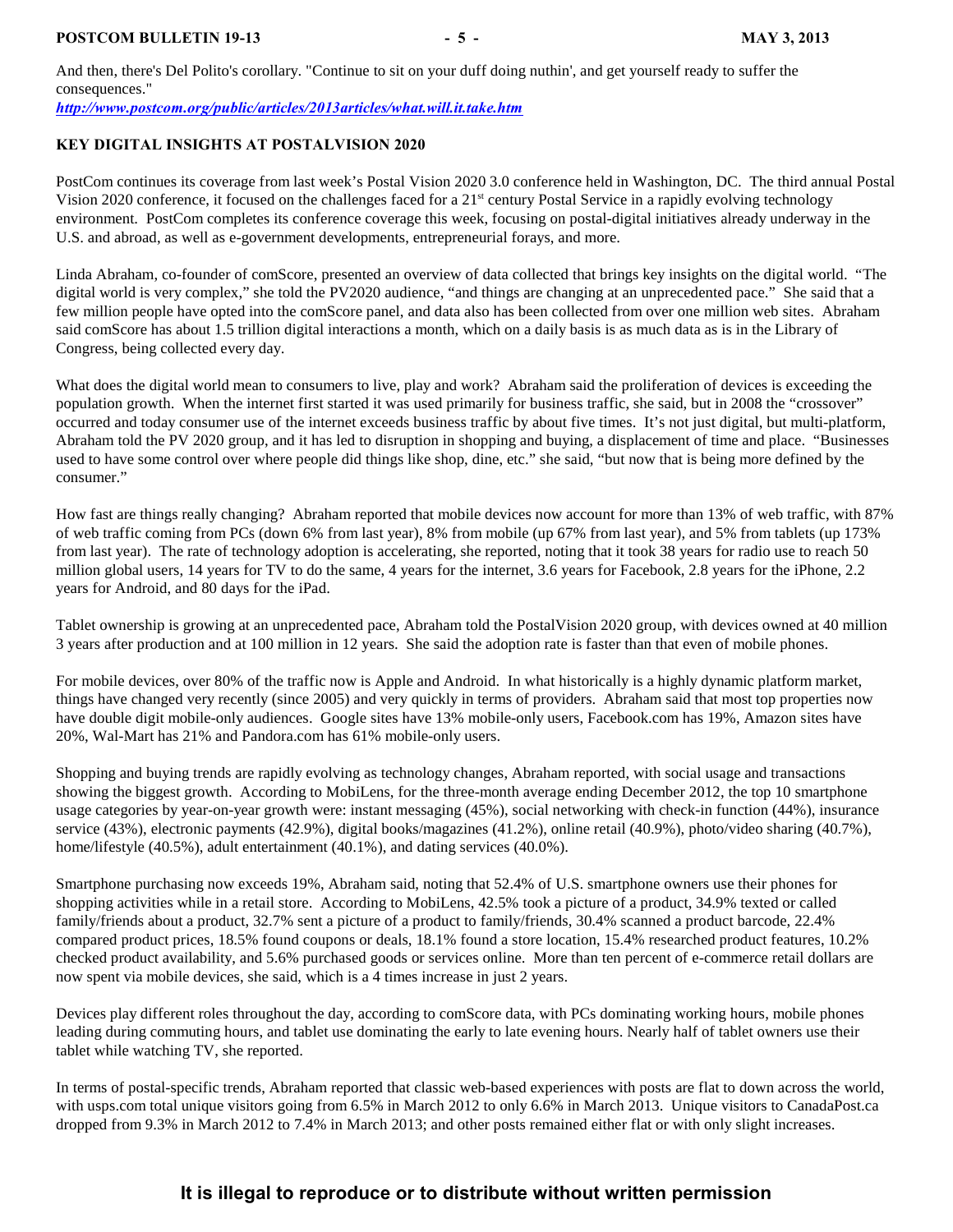#### **POSTCOM BULLETIN 19-13** - 6 - **MAY 3, 2013**

Mobile channels are carving out a larger share of the shipping pie, Abraham reported, according to comScores data. The percentage of time spent using Shipping Services by platform showed that as of February 2013, 72% was spent on a PC, 23% was spent on a smartphone and 6% was spent on a tablet in terms of shipping services use. Shipping services significantly extend their audience reach through mobile, she noted.

What does all this mean for the USPS? Abraham said the USPS should focus on digital (and device) first. "Each experience having to do with shipping, mail, courier, advertising could be digital," she said, "and the USPS should be thinking what role could it play in that." She said the USPS should look at something like the EZPass experience rather than requiring consumers to put stamps on letters. Using the return address, the USPS should look at models being used by other industries to make it easier for consumers, she suggested. She also said there is a huge role for the USPS in terms of security, using its brand.

"If not digital, what could it be?" is the next question the USPS should be looking at, Abraham said. The USPS should leverage personal services that cannot be digital through its physical infrastructure, looking at what other things it could do in that space, sharing labor costs across multiple functions to defray costs and provide services for consumers.

The USPS should not have to figure it all out itself, Abraham said, "it should decide what to lend its brand to, or bid out/compete." She said the USPS has a role in the multi-platform experience of shopping/buying and that there is absolute measurable positive synergy with catalogs and spending.

#### <span id="page-5-0"></span>**ENTREPRENEURS TAKE CENTER STAGE AT POSTALVISION 2020**

In addition to providing an incubator for policy discussions on postal-digital topics, last week's PostalVision 2020 conference featured an interesting collection of entrepreneurs who shared some of their ideas and innovations. Here are highlights from some of the entrepreneurial participants.

Lettrs.com. Drew Bartkiewicz, co-founder and CEO of lettrs.com, told the PV2020 crowd that "postal, social, mobile and the cloud are not mutually exclusive." He said if you could bring the accessibility of the USPS to the world many are living in today of mobile and social networking, you could resurrect something everyone would love to experience. That is what lttrs.com is designed to do, he said. InfoTrends data said that over 72% of people surveyed still cherish receiving a letter, Bartkiewicz noted, but there is "something missing in social media, which is a more quiet, purposeful way to write a letter."

Lettrs.com launched in December 2012 as a cloud platform to bring letter-writing to the internet, Bartkiewicz said, noting users from 98 countries after only a few months. "Our premise is people do want not just communication in their life, but meaningful communication," he said.

"What happened to letters?" he asked the group, stating that his non-scientific research concludes that technology accelerates efficiency in tasks and the technology developments we have seen have emphasized the functional communications. Platforms for communications like tweets, emails and likes are designed to be fast, functional, but not necessarily meaningful, he said.

Lettrs.com takes a systems approach and a design approach to create a platform that makes letter writing identifiable to the next generation as well as our generation, Bartkiewicz said. "Today," he said, "we communicate in quantity and not quality." He said people want to write letters but perhaps are burdened with the mechanics of doing so. Lettrs.com creates a new way to write letters, he said, noting that about half the users on the platform are non-Americans, creating a letter in another country, tapping it into the cloud, then sending it.

The platform allows technology to enhance and facilitate letter writing, allowing users to write a letter, pick a theme, attach pictures and choose their delivery option (physical recipient, digital recipient or open letter). The Lettrs.com app is available now, Bartkiewicz said, for \$2.99 from the Apple Store, with a special promotion to send hardcopy letters from now until Mother's Day for free.

*SoPost.* Jonathan Grubin, entrepreneur and founder of SoPost, told the PV2020 audience that the SoPost initiative links Facebook and other social media accounts to a postal address for delivery purposes. Launched last year, it is trying to "re-invent the postal address," Grubin said. For example, he explained, he does not know his sister's postal address but he knows her FB and other email account info. He himself moves between several residences a year, he said, and very few people know one of his addresses much less multiple addresses and when he will be at each place. As a result, there are missed deliveries, re-routes of mail, and he has to spend time standing in line to pick up items, etc.

"SoPost says my Facebook account can be my address," Grubin explained, noting that it can dynamically change where items are sent using the social identity as a proxy for the postal address.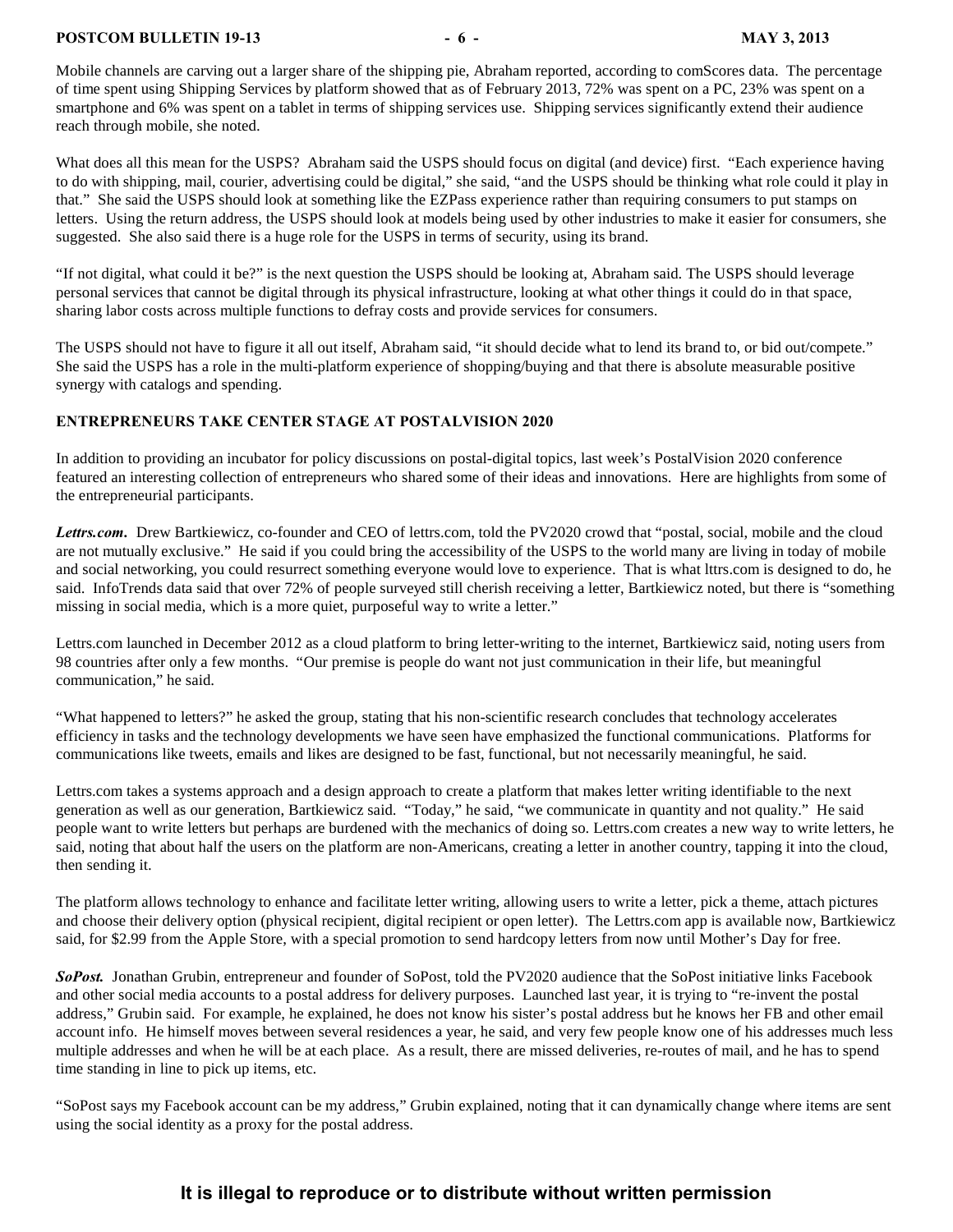#### **POSTCOM BULLETIN 19-13** - 7 - MAY 3, 2013

"I know very few addresses, but I want to send stuff to my friends," he said, "I could not fill out shipping details but I have 1,363 connections on Facebook and Twitter." "If I could use a Facebook name as a shipping address," he explained, "then it is easy to send stuff and turn the postal address into where you are."

Grubin said his ultimate goal with SoPost is to integrate with carriers. "Delivery failure is expensive," he said, "it is expensive for consumers in terms of time spent re-arranging and getting deliveries, time spent obtaining people's addresses, etc." "It is expensive for businesses as well," he told the PV2020 group, in that it is costly for e-commerce retailers, and delivery failure is expensive for carriers. "In the UK, it costs over \$1.5 billion a year," he said, "so if we can bring efficiency to the process, there are cost savings."

Grubin (jonathan@sopost.com) said he is in the process of moving forward and is talking with some national carriers and retailers and hopes to make deals with businesses that view this as a way to reach a younger market.

#### <span id="page-6-0"></span>**POSTALVISION 2020 TALKS E-GOVERNMENT INNOVATIONS**

This year's PostalVision 2020 conference also included presentations on a variety of e-government initiatives, an area the USPS already will play a role in through its FCCX pilot [see *PostCom Bulletin* 10-13 for more information].

Sascha Meinrath, New America Foundation, told the PV2020 audience that there is an unprecedented amount of inter-connectivity possible and that post offices and other community-based organizations are a critical component. "Today we have this notion that everything needs to be connected to the cloud," he said, "but the reality is quite different." He said you need look no further than every single business and one of the first things done is to share resources, computer equipment, and create an intranet to do things locally at high speeds and for free. "It's crazy that we don't do that on a big scale,' he said. "The internet is supposed to be a network of networks," Meinrath said, "but in many ways our business models are pushing us away from that to everything being connected through some central point to maximize billable digital moments, but not always in the best interest of communities."

Meinrath said the USPS has an unprecedented reputational asset – the security of the mail and non-discrimination of what it carries, along with its universal service reach.

**GovDelivery.** Scott Burns, CEO/founder of GovDelivery (GovDelivery.com for more information), told the PV2020 audience that local, state and federal government agencies need to build audiences, reach out and convert information to action. Governments use GovDelivery to identify existing content (web pages, RSS feeds, social media accounts, etc.), then connect content to GovDelivery which proactively monitors sources for changes or updates, and creates and sends formatted multi-channel messages to subscribers.

Burns said a lot of technology underlies the GovDelivery service which now has over 550 clients including the "largest and most critical in the world." He said that over 30,000 people are signing up for the service on a daily basis and about one billion messages are sent out through the service per quarter.

With a long list of federal agency clients including GPO, the CDC, NASA, USDA, IRS, FEMA, SBA, DHS and many more, the GovDelivery network allows stakeholders to sign up for updates without visiting the specific agency web site. Burns noted that 25- 50% of sign ups come from other agency sites. He said the platform streamlines communications across complex organizations and many channels. The service focuses on the "create once, publish everywhere" strategy and messages are sent out via Facebook, email, Twitter, etc.

Connecting digital channels to location or securing mass communication channels are more difficult challenges, Burns said, without some level of government involvement.

More information and several white papers are available from the GovDelivery web site (GovDelivery.com), and Burns can be reached by email ([scott.burns@govdelivery.com\),](mailto:scott.burns@govdelivery.com),) phone (651-726-7303) or Twitter (@smburns).

**What Other Posts are Doing with Government Initiatives in the Digital Arena.** Farah Abdallah, PhD and "innovation expert," told the PV2020 audience that the role of the post in the digital area should include how it can help government solve some of the issues it faces. The post could help bring more digital while solving cyber security problems, and make information accessible to every person in the U.S. She noted how other posts have moved forward with such initiatives.

Malaysia Post has transformed post offices in rural areas into community broadband centers in association with the Ministry of Communications, Science and Technology (MCST). According to UPU statistics, she noted, more than 60 Posts worldwide are offering public internet access points in over 31,000 post offices, connecting the nations to the digital economy.

Poste Italiane was the first postal company worldwide to become a virtual network operator, Abdallah told the PV2020 audience, and has achieved a record of over 2.2 million SIM cards sold in 3 years. She noted that 75% of customers are also using their mobile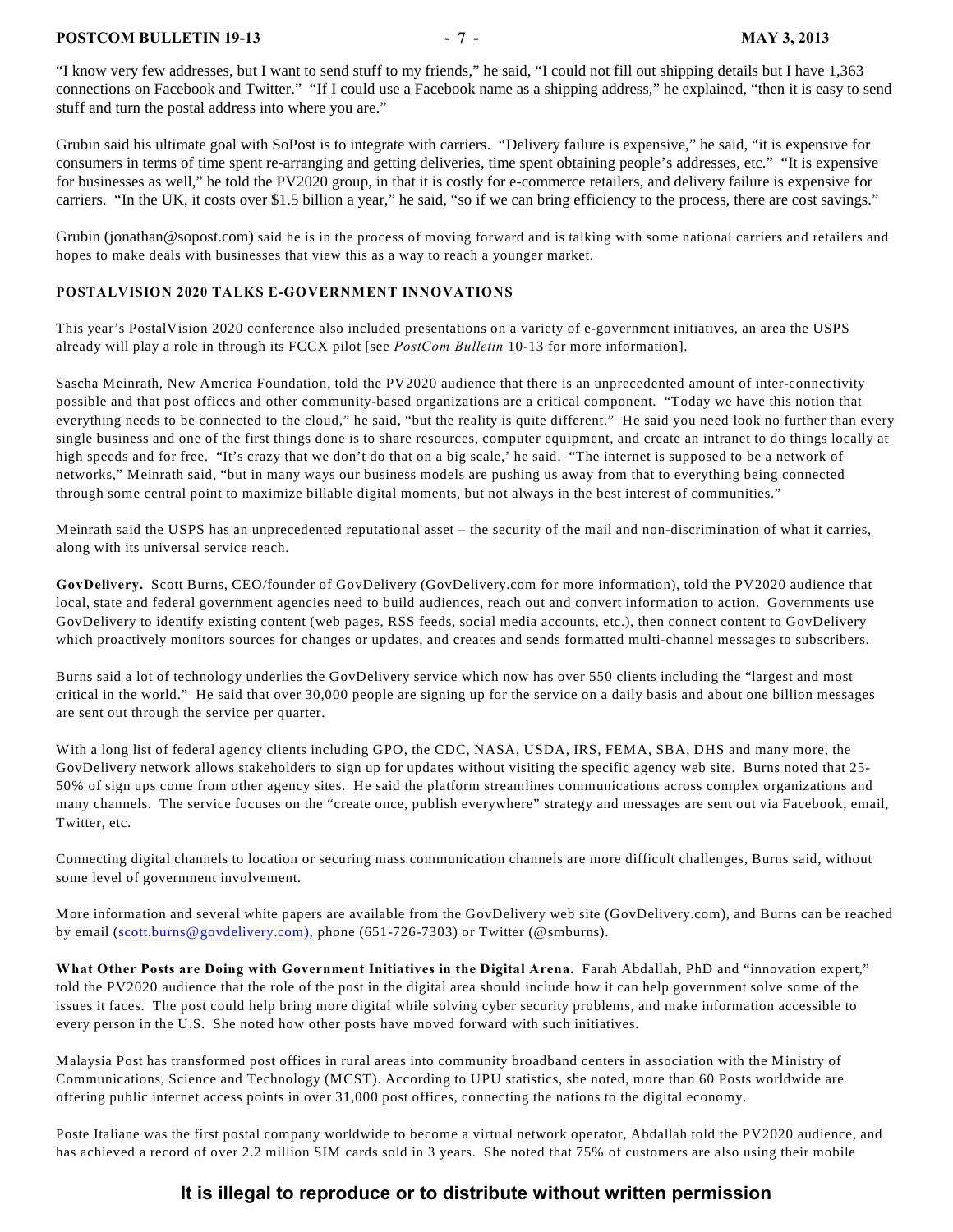phones to make payments and to transfer money. Another service by Poste Italiane is a prepaid card introduced in 2003 which is being used by 7 million people today and allows for payments online and at POS and withdrawals at ATMs.

PostSuisse is offering e-government services through electronic identity services such as proof of identity, proof of function, and a universal identifier. The government and post of Tunisia partnered to provide a service to support implementation of its e-government strategy which offers citizens a universal free secure email service linked to physical address and identity of the customer; a postal digital box dedicated to the electronic reception and storage of government and administrative documents, bills, mail from social and educational institutions, and others; and a secure multi-channel delivery.

A variety of posts have initiatives in the international e-commerce and trade arena, including Saudi Arabia, Korea, Malaysia, Tunisia, Brazil, and France, Abdallah noted. In South America, Exporta Facil (Easy Export) offers a trade facilitation through the postal network in cooperation with several banks. The post is a key partner to simplify the physical export processes. Through the service, about 10,000 businesses that had never exported before were able to access external markets.

**Using Digital for the Irish Constitution Convention.** Liam Church, president and CEO of the Escher Group, described how Ireland used e-government to complete the convention on the Irish Constitution. The government decided it wanted a combination of paper communications through the postal system, website communications, and social media, for its collaborative effort to ensure certain aspects of the Constitution were fully equipped for the  $21<sup>st</sup>$  century and make recommendations to the Irish Parliament on future amendments.

A hybrid system was launched by the Irish post in December, with technology supplied by the Escher Group, which included user access via multiple channels; security and access controls; document management and workflow; a digital mail box infrastructure; and messaging. The system had both private and public participation so that both Irish citizens and convention members could gain the type of access they needed. The solution looks like a web site, but includes a series of mailboxes which populate certain windows on the web site and are accessed and controlled by individuals reviewing the Constitution.

"Technology has allowed Ireland to implement its Constitution very quickly," Burns said, "and make it a very effective process, engaging a lot of constituents in the wider Irish community."

**German Approach to Secure Electronic Communication – De-Mail.** Monika Plum, Francotyp-Postalia Holding, gave the PV2020 audience an overview of De-Mail, the German approach to secure email. The legislation sets the framework and standards for De-Mail, she said, and the business community implements it through a legally regulated accreditation and certification process. Francotyp-Postalia is the first accredited De-Mail provider since CeBIT in 2012, she noted. She said there are several providers now, but a need for them to be interoperable like in the mobile sector.

The De-Mail process includes secure authentication of the sender and recipient, encrypted communication transport and legally binding delivery options. "There does not need to be a total plan at the start," Plum told the PV2020 group. A standard for secure electronic communication is needed, then an organization selected as a trusted party, which she said could be the USPS in the U.S. "You just need to adopt the necessary legislation," she said, "then let the industry develop the products."

#### <span id="page-7-0"></span>**WHAT THE NEXT GENERATION WANTS FROM THE POSTAL SERVICE**

Another new feature of last week's PostalVision 2020 conference was a panel comprised of 18-24 year olds representing the next generation, who discussed their communication needs and what they think the Postal Service needs to do to meet those needs.

When asked what communication platforms they and their peers use today and why, the panelists' responses included Facebook, Twitter, and mobile phones. "It's all about immediacy and instant communications," said panelist Nikita Shamdasani, student, UNC. "How do I get to who I need to get to as quickly as possible," she said, noting that text messaging followed by email are the most common communication methods she and her peers use. Shamdasani said their communications are largely technology-based and don't include phone calls very often.

Lauren Abraham, a student and participant in the Model Congress initiative, said communications focus much of the time on school work, such as groups sharing homework or working together on projects.

Blake Bartkiewicz, student (and son of lettrs.com founder Drew Bartkiewicz), said that from a social aspect, Facebook is used quite a bit but over the past year many communications have shifted to Twitter and more of his peers are using that now than FB. Instagram also has gained in popularity, he said.

In terms of downsides, the panelists said that so much technology can be distracting and sometimes gets in their way of focusing and accomplishing things. Abraham said technology enables the user to try to be as efficient as possible, but with lots of homework and tests, sometimes there is not enough time to use technology. "I talk to Siri which sends text messages for me while I'm packing my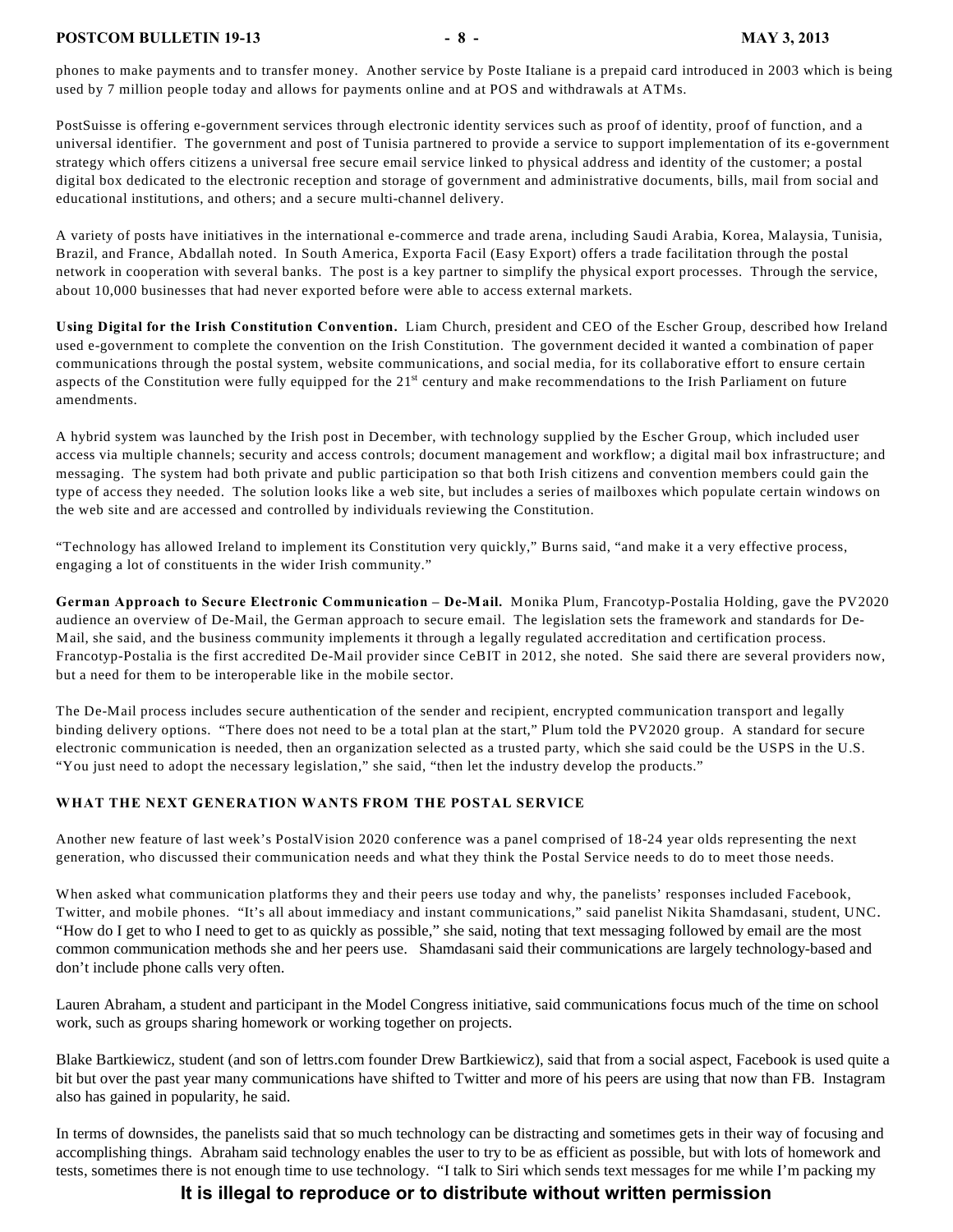#### **POSTCOM BULLETIN 19-13** - 9 - MAY 3, 2013

backpack," she said. "Things which add to efficiency and allow multi-tasking are powerful," she said, "but it means I am paying less attention to each task." Shamdasani agreed that her "attention span goes down with each new social media I plug into," and said they are all constantly being updated, so you can't go on FB every ten minutes and not find something different each time.

Shamdasani said the point of text messaging and being able to reach someone is to get information or an answer and then go your own way. She said with FB and people displaying feelings and what they are doing, "we take it for granted that we already know what is going on in their life, so perhaps social media distorts what is really going on with someone and having access to that information makes us less inclined to ask them how things are really going." Abraham said the answers are not always black and white. "Technology in some ways has enabled us to get in touch with people we would not normally be able to communicate with," she said, such as using FB to connect with people in other countries.

In response to the question about the USPS in the future and how it can support their needs going forward, Shamdasani said the USPS connects the country "in a way that could be utilized to help with the whole instant gratification phenomenon." "If fast is a trend and digital," she said, "the USPS has a way to address those issues." Abraham said that the USPS has important implications for her generation, but she is not sure how much of that is social. "Our generation uses online shopping very effectively," she said, "and that is a huge way for the USPS to connect with our generation." She said while she does mail letters, it is "only as a last resort when there is no other way to communicate with someone," and said she thinks that is where much of her generation is headed.

The panelists described their use of e-commerce to purchase items which then are delivered, such as buying school books. Shamdasani said she downloads books on Kindle and videos on iTunes, so she doesn't get many things delivered, but online shopping saves the time of having to go to a retail store. The panelists said the brand names they tend to trust include Amazon, Apple, and some specific retailers. When asked what it would take for them to go to a post office, or where should post offices be located, Abraham said she would like to be able to fill out the shipping details on her phone, drive to a post office and drop the package without having to fill out more information or wait in line. Shamdasani said she would go to a post office if she needed to get a license or other service that required in-person action. Bartkiewicz said he would go depending on the location, and whether it is near other destinations he would frequent. They all agreed that it can be time consuming to go to a post office as they is "always a line."

When asked for recommendations for the future of the USPS, Abraham said it should be entirely privatized, maintaining as much of its existing infrastructure as possible, using a model where existing post offices were sold to private companies but with provisions to protect employees. Shamdasani, who participated in a UNC Kenan-Flagler Business School project on the USPS noted that her group was told they were not allowed to choose shut down or privatization as a solution, so they had to look at the future of the USPS a bit differently. She said her class had many recommendations on how the USPS could be more competitive, including a hybrid mail solution, same day delivery, digital mail service, advertising space on trucks, an online consolidated billing service platform, and data collection through transpromotional advertising, telematics, and aggregated data reports. [A copy of her class' paper will be available on the PV2020 web site].

#### <span id="page-8-0"></span>**POSTAL NOTES**

**USPS BOARD TO MEET IN OPEN SESSION.** USPS: The Board of Governors of the U.S. Postal Service will meet May 10 in open session at Postal Service headquarters, 475 L'Enfant Plaza, SW, Washington, DC. The public is welcome to observe the meeting beginning at 8:30 a.m. in the Ben Franklin Room on the 11th floor. The Board is expected to discuss the following items:

- Call to order and remarks of the Chairman of the Board
- Remarks of the Postmaster General and CEO
- Approval of minutes of previous meetings
- Committee reports
- Quarterly report on financial performance
- Quarterly service performance report
- Tentative agenda for the June 18 meeting
- Adjourn

Open session meetings of the Board of Governors are available on live audio webcasts at *[http://about.usps.com/news/electronic](http://about.usps.com/news/electronic-press-kits/bog/welcome.htm)[press-kits/bog/welcome.htm](http://about.usps.com/news/electronic-press-kits/bog/welcome.htm).* Three hours after the conclusion of the open session meeting, a recorded audio file will be available for listening. In compliance with Section 508 of the Rehabilitation Act, the audio webcast will be open-captioned.

**USPS AWARDS AIR CARGO NETWORK CONTRACT TO FEDEX.** USPS: On April 23, 2013, the United States Postal Service awarded Federal Express Corporation (FedEx) a seven-year Air Cargo Network contract to provide domestic air transportation service for Priority and Express Mail. The current contract with FedEx ends in September 2013, and the new contract will begin in October 2013. The Postal Service conducted a competitive procurement for the transportation of domestic mail products by air, incorporating new service performance requirements and improved contract terms and conditions. Following a rigorous evaluation of technical aspects, pricing, and other factors in the proposals, the Postal Service determined that the FedEx proposal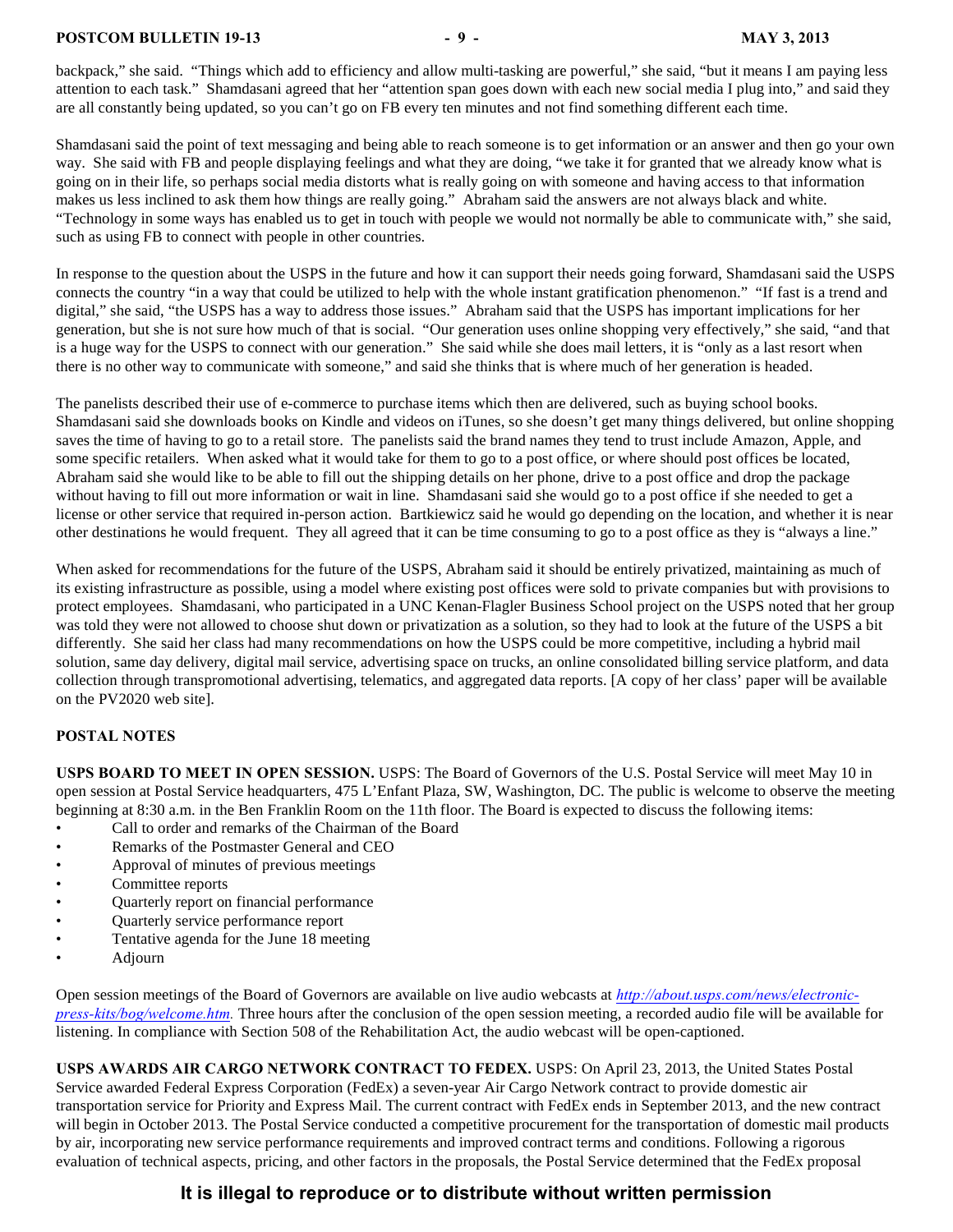**POSTCOM BULLETIN 19-13** - 10 - 10 - 10 - MAY 3, 2013

represented the best value. The new contract benefits postal customers by providing service improvements, capacity flexibility, and other planned operational improvements. Based on estimated volumes the new agreement is valued at approximately \$10.5 billion over the seven-year term. The new contract allows the Postal Service to continue a successful business relationship with FedEx. *[http://about.usps.com/news/national-releases/2013/pr13\\_fedex-042313.htm](http://about.usps.com/news/national-releases/2013/pr13_fedex-042313.htm)*

**FED RESERVE BANKS ANNOUNCES NEW STUDY TO EXAMINE NATION'S PAYMENT USAGE.** Federal Reserve System: The Federal Reserve's Retail Payments Office (RPO), located at the Federal Reserve Bank in Atlanta, today announced plans to conduct a new study to determine the current volume and composition of electronic and check payments in the United States. This triennial study continues the research conducted by the Federal Reserve in 2001, 2004, 2007, and 2010.

**UPS AVERTS TEAMSTER STRIKE RISK WITH NEW 5-YR CONTRACT.** Bloomberg Businessweek: United Parcel Service Inc. (UPS) and the Teamsters union agreed to a new five-year contract covering 250,000 employees, erasing the risk that some business might be lost through just the threat of a strike. The accord includes "substantial" pay raises, higher wages for new part-time employees and the creation of 2,000 more full-time jobs from the ranks of part-timers, the union said yesterday. The agreement will go to a ratification vote among rank-and-file drivers, package sorters and clerks before taking effect on Aug. 1. *<http://www.businessweek.com/news/2013-04-25/ups-ends-teamsters-strike-risk-with-new-contract-before-deadline>*

**DELAURO ANGERED OVER USPS' EARLY CLOSING OF PROCESSING CENTER.** Rep. Rosa DeLauro (CT-3): Congresswoman Rosa DeLauro (CT-3) released the following statement on United States Postal Service (USPS)'s official notice that they will close the Wallingford Processing Center in September. The closure is expected to cost over 360 employees their job. The closure was originally scheduled for February 2014. "I am outraged at USPS's decision to consolidate one the region's newest mail processing centers ahead of schedule. Our postal workers do an extraordinary service for the community and they should be treated with the respect and gratitude they have earned. That includes taking every opportunity to solve USPS' financial problems without destroying these good middle class jobs." "USPS has unilaterally sped up with closing process, ignoring the many members of Congress who have tried to engage with them. This will cost millions of Americans across the country their job, including many veterans."

*[http://delauro.house.gov/index.php?option=com\\_content&view=article&id=1258:delauro-angered-over-postal-services-official-no](http://delauro.house.gov/index.php?option=com_content&view=article&id=1258:delauro-angered-over-postal-services-official-notice-wallingford-processing-center-will-close-early-&catid=2:2012-press-releases&Itemid=21) [tice-wallingford-processing-center-will-close-early-&catid=2:2012-press-releases&Itemid=21](http://delauro.house.gov/index.php?option=com_content&view=article&id=1258:delauro-angered-over-postal-services-official-notice-wallingford-processing-center-will-close-early-&catid=2:2012-press-releases&Itemid=21)*

**PITNEY BOWES BOSS SEEKS MORE CHANGES, AFTER GRIM FIRST QUARTER.** Post & Parcel: The new chief executive of Pitney Bowes warned today that there were "no sacred cows" at the underperforming mail technology and services giant, as he looks to cut struggling parts of the company. Marc Lautenbach said he was carrying out a thorough review of the firm after taking charge, and is now looking to reposition its portfolio of services, potentially exiting business areas that do not meet his requirements for shareholder returns. Speaking to analysts today as the company revealed gloomy first quarter results in which revenues were down 4% year-on-year and earnings per share slumped by 58%, Lautenbach said he would be creating a more "disciplined" culture at Pitney Bowes, so that it "moves forward with a greater sense of urgency". "The only sacred cows in this company is the client and the shareholder," he said. "There is no sacred cow in the portfolio – in order for businesses to remain part of our portfolio, they need to be strategically coherent, be a leader in the market or regenerate a return that is accretive to shareholders." *<http://postandparcel.info/55566/news/companies/pitney-bowes-boss-seeks-more-changes-after-grim-first-quarter/>*

**MICROSOFT PROMO TURNS FORBES MAG INTO A FREE WI-FI HOTSPOT.** BGR: Many subscribers will be in for a surprise when the latest issue of Forbes Magazine arrives on doorsteps and newsstands. Microsoft has embedded a Wi-Fi router in select copies of the May 6th print edition of the magazine, which gives users 15 days of free Wi-Fi through T-Mobile. The free Wi-Fi is part of Microsoft's latest campaign to promote its subscription-based Office 365 service. The router lasts for three hours before it must be recharged using the included microUSB cable. Once activated, up to five devices at a time can be connected to the hotspot until the free service expires.

*[http://bgr.com/2013/04/30/microsoft-office-365-promotion-free-wi-fi/?utm\\_source=feedburner&utm\\_medium=feed&utm\\_campai](http://bgr.com/2013/04/30/microsoft-office-365-promotion-free-wi-fi/?utm_source=feedburner&utm_medium=feed&utm_campaign=Feed:+TheBoyGeniusReport+(BGR+|+Boy+Genius+Report)&utm_content=My+Yahoo) [gn=Feed:+TheBoyGeniusReport+\(BGR+|+Boy+Genius+Report\)&utm\\_content=My+Yahoo](http://bgr.com/2013/04/30/microsoft-office-365-promotion-free-wi-fi/?utm_source=feedburner&utm_medium=feed&utm_campaign=Feed:+TheBoyGeniusReport+(BGR+|+Boy+Genius+Report)&utm_content=My+Yahoo)*

**QUAD/GRAPHICS INVESTS IN PIXABILITY TO TACKLE ONLINE VIDEO MARKET.** 4-Traders: Quad/Graphics, Inc., a leading global printer and media channel integrator, has purchased a minority interest in Pixability, a YouTube-certified marketing and advertising company that works with brands, e-commerce firms and agencies to improve video marketing results. Leading brand marketers and publishers will have access to a powerful solution that allows them to easily and effectively incorporate online video with any of their marketing channels to engage prospects and customers - from awareness to action through to customer support. *[http://www.4-traders.com/QUAD-GRAPHICS-INC-6372251/news/Quad-Graphics-Inc-Quad-Graphics-Invests-in-Pixability-to-T](http://www.4-traders.com/QUAD-GRAPHICS-INC-6372251/news/Quad-Graphics-Inc-Quad-Graphics-Invests-in-Pixability-to-Tackle-Online-Video-Market-16803443/) [ackle-Online-Video-Market-16803443/](http://www.4-traders.com/QUAD-GRAPHICS-INC-6372251/news/Quad-Graphics-Inc-Quad-Graphics-Invests-in-Pixability-to-Tackle-Online-Video-Market-16803443/)*

**USPS: THE NEXT AMTRAK?** Direct Marketing News: Concerning the future of the U.S. Postal Service (USPS), one thing is abundantly clear: It is going to change, sooner rather than later, and in significant fashion. "The postal service is a dinosaur," Postal Regulatory Commission (PRC) General Counsel Stephen Sharfman told marketers at the recent Direct Marketing Association 2013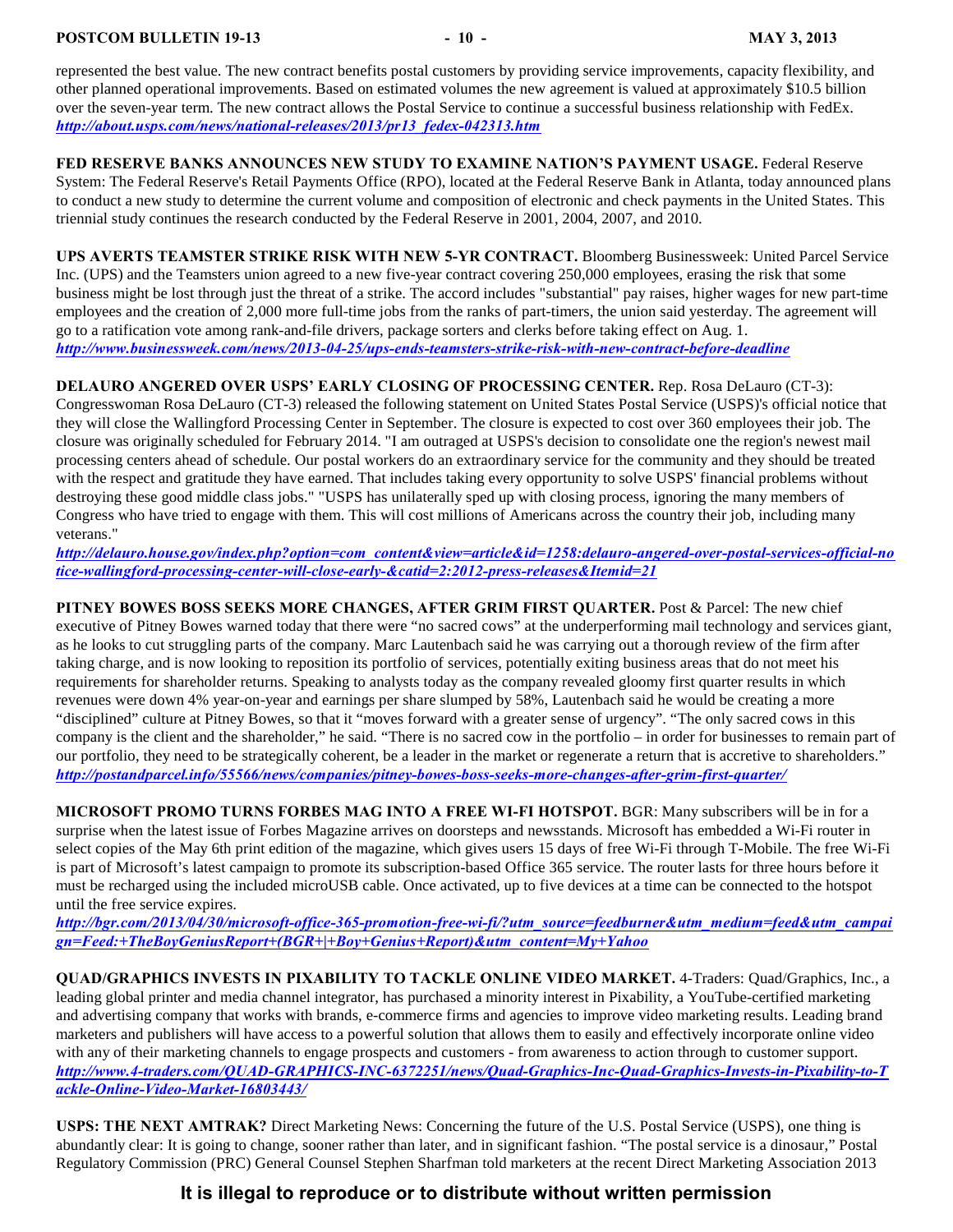#### **POSTCOM BULLETIN 19-13** - 11 - **MAY 3, 2013**

DMA in DC Conference. "It's still roaming the earth, but the question is how long it will continue to do so and what role it will play." One way or another, direct mailers will have to get used to the notion of a scaled down Postal Service. "It is going to shrink, it has to shrink," Sharfman concluded. "As a model, what comes to mind is passenger rail service. It's preserved by Congress, important to some, but certainly not as important as it used to be." *<http://www.dmnews.com/usps-the-next-amtrak/article/290576/>*

**UNION CHALLENGES POSTPLAN, DEMANDS JOBS.** American Postal Workers Union: The APWU challenged management's "POStPlan" at an arbitration hearing that began on May 1. The union charged that the plan, which resulted in a drastic reduction in the hours of operation at thousands of post offices, also deprives the APWU members of thousands of jobs, in violation of the 2010-2015 Collective Bargaining Agreement.

*<http://www.apwu.org/news/webart/2013/13-055-postplanarbitration-130501.htm>*

#### <span id="page-10-0"></span>**FEDERAL REGISTER**

#### *Postal Regulatory Commission*

• Notices: Temporary Mailing Promotions, 24239-24240 [2013-09597] *<http://www.gpo.gov/fdsys/pkg/FR-2013-04-24/pdf/2013-09597.pdf>*

#### *U.S. Postal Service*

- Proposed Rules: New Mailing Standards for Live Animals and Special Handling, 24132-24134 [2013-09603] *<http://www.gpo.gov/fdsys/pkg/FR-2013-04-24/pdf/2013-09603.pdf>*
- Notices: Meetings; Sunshine Act, 25490 [2013-10344] *<http://www.gpo.gov/fdsys/pkg/FR-2013-05-01/pdf/2013-10344.pdf>*
- Proposed Rules: Balloting Materials Postage, 25677-25678 [2013-10347] *<http://www.gpo.gov/fdsys/pkg/FR-2013-05-02/pdf/2013-10347.pdf>*

#### <span id="page-10-1"></span>**DMM ADVISORY**

#### *IMb Services Update*

- **Full-Service System Upgrade**  The Full-Service application will undergo a major system upgrade from midnight Saturday, May 4, through midnight CT, Tuesday, May 7, 2013. During this period, Full-Service mailers will not receive or have access to new data (ACS Feedback Reports; Container, Tray, and Bundle Visibility reports; Mail Data Quality reports). Starting Tuesday, May 7, 2013, Full-Service mailers will begin to receive and have access to new data, but the data will not be current until Tuesday, May 14, 2013. Access to existing data will not be affected during the upgrade period.
- **PostalOne!**<sup>®</sup> Release 34.0.1: A release to repair known issues in *PostalOne!* ® Release 34.0.1 will be deployed during the scheduled maintenance window from 4 a.m. through 8 a.m. CDT on Sunday, May 5, 2013. This will be done in a rolling fashion and there will be no planned outage during the software deployment. There is no new Mail.dat<sup>®</sup> client with this release. This release will address known issues including display and reporting issues. Details will be posted Monday, April 29, 2013, on RIBBS under [Major/Minor Releases/2013 Releases/April 2013](https://ribbs.usps.gov/intelligentmail_schedule2013/releaseoverview2013.cfm).

#### **OIG UPDATE**

• **Blog topic this week**: [Mail Business, Real Estate Business, or Both?](http://blog.uspsoig.gov/index.php/2013/mail-business-real-estate-business-or-both/) In the late 1950s, McDonald's executives discovered that being in the real estate business was more profitable than focusing solely on the food business. McDonald's founder Ray Kroc had a business partner, Harry J. Sonneborn, who devised a plan to purchase or lease the land on which nearly all McDonald's restaurants would be located. He then charged franchisees a monthly rental fee for the land, or a percentage of their sales, whichever was greater. The rest, as they say, is entrepreneurial history. With 33,000 facilities on more than 300 million square feet of land, the U.S. Postal Service operates more retail outlets than McDonald's. The Postal Service owns and leases properties in high-traffic areas, often in a city's most desirable location. Is there an opportunity for the Postal Service to lease or sublease its vast real estate holdings to other businesses to generate revenue and improve cash flow? Could the Postal Service sell its facilities in desirable locations and lease back a portion of the facility as needed? For example, the Postal Service partnered in 2007 with a development company to renovate and lease out part of the main Post Office in New York City (James A. Farley building) for retail and other purposes, including a new Amtrak train station and hotel space. While the redevelopment has hit construction delays, it remains a promising model for future plans. These kinds of opportunities are not necessarily restricted to post offices in large cities. Smaller facilities are likely to be attractive to third parties as well. One example is the Redondo Beach Galleria Station in Redondo CA, a very small retail unit in a shopping mall, currently on the market to be subleased. Do you think the Postal Service should sell or lease its facilities in prime real-estate locations? Should it have any restrictions on which facilities it can sell or lease or what types of operations can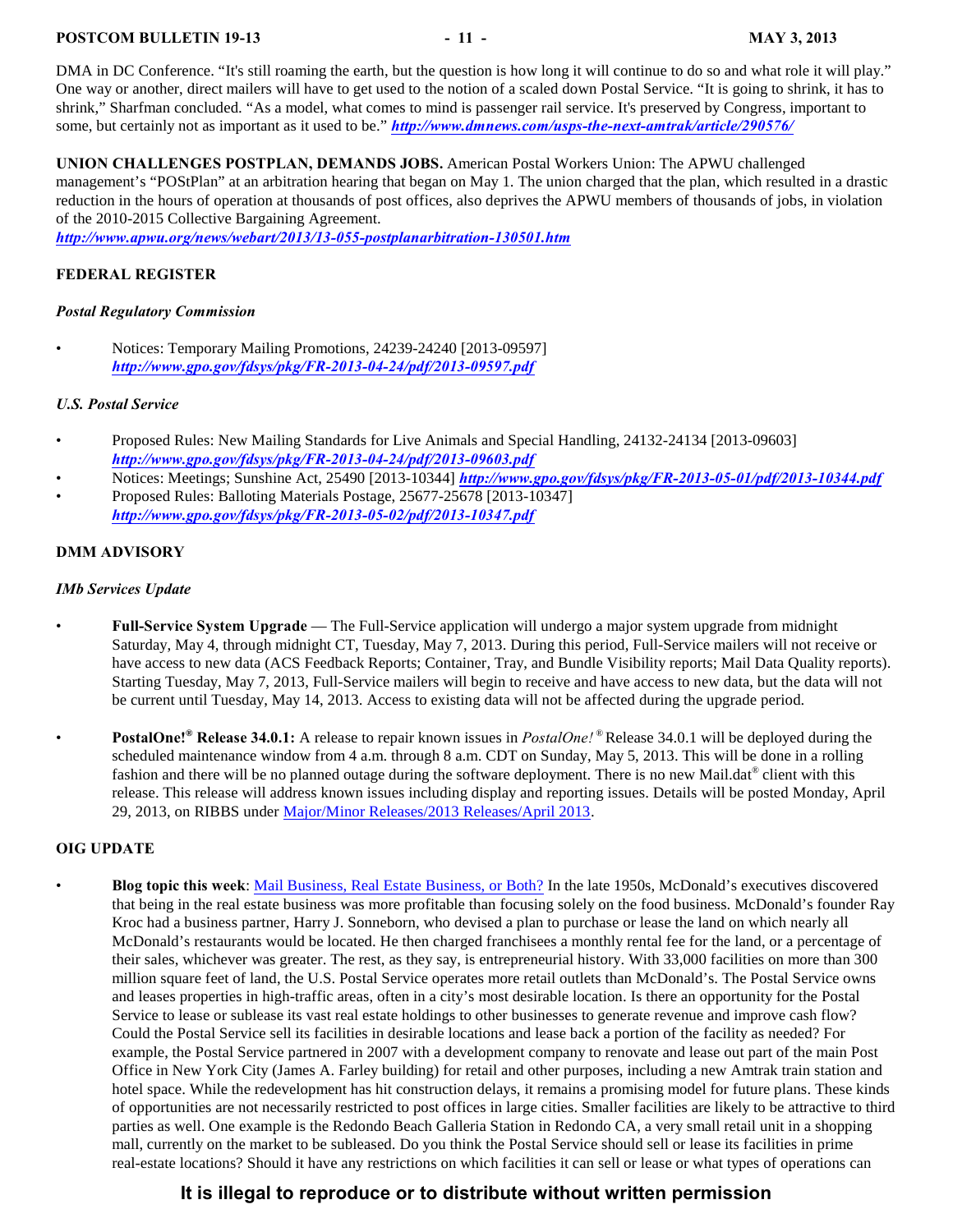lease a postal facility? Should there be restrictions on how the Postal Service uses the revenues raised from such a sale or lease? Share your thoughts.

#### • **Reports:**

- **U.S. Postal Service Data Governance** [\(DP-AR-13-004](https://www.uspsoig.gov/foia_files/dp-ar-13-004(r).pdf)®. The Postal Service could improve management of critical data to assist managers and employees to achieve strategic and operational goals. We identified 148 data-related issues in OIG reports issued in FYs 2009 through 2012. The majority of the issues involved unreliable or inaccurate data or were caused by an absence of policies or the Postal Service not enforcing existing policies. Although the Postal Service defined a structure for a data governance program in 2003, full roles and responsibilities were not uniformly adopted across the enterprise. Also, limitations in the Postal Service's data governance program placed the Postal Service at risk to potential vulnerabilities that could affect data quality, availability, and integrity and result in inefficient operations, disruptions of service, and fraud. We identified best practices used by companies with successful data governance programs. We used these best practices to identify a possible implementation strategy.).
- Response to Bicameral Task Force on Climate Change [\(HR-MA-13-002](file:///|//http///links.govdelivery.com/track?type=click&enid=ZWFzPTEmbWFpbGluZ2lkPTIwMTMwNDMwLjE4MzEwODUxJm1lc3NhZ2VpZD1NREItUFJELUJVTC0yMDEzMDQzMC4xODMxMDg1MSZkYXRhYmFzZWlkPTEwMDEmc2VyaWFsPTE3NTQzMzQwJmVtYWlsaWQ9amxvd3JhbmNlQHBvc3Rjb20ub3JnJnVzZXJpZD1qbG93cmFuY2VAcG9z))

#### • **Press Release**

[Postal Service Cracks Down on Money Order Fraud](https://www.uspsoig.gov/detail_story.cfm?ID=33)

**EDITOR'S NOTE:** *The PostCom Bulletin* frequently reprints articles and excerpts from other sources to keep readers apprised of trends and developments within the industry. These reprinted articles and excerpts are copyrighted. *PostCom Bulletin* readers may not reproduce, reprint or redistribute them without the written permission of the original publisher. Original material appearing in the *PostCom Bulletin* may be reproduced or reprinted at will with attribution to this publication.

#### **OVER THERE . . . . INTERNATIONAL POSTAL NEWS**

n. *[CBC News](http://www.cbc.ca/news/canada/toronto/story/2013/05/01/pol-government-controls-collective-bargaining-crown-corporations.html)*: The federal government has introduced legislation that gives it sweeping powers to intervene in the collective bargaining process of Crown corporations, and even in the scale of executive salaries. The provisions, which are part of the omnibus budget implementation bill tabled Monday, say that government ministers on the Treasury Board Secretariat will be able to impose "any requirement" on Crown corporations at the bargaining table. The new legislation also says employers at agencies such as the CBC, Canada Post, Via Rail and over 40 other Crown corporations must seek approval from Treasury Board before fixing working conditions for both unionized and non-unionized employees.

*<http://www.cbc.ca/news/canada/toronto/story/2013/05/01/pol-government-controls-collective-bargaining-crown-corporations.html>*

le. *[HQComoxValley](http://hqcomoxvalley.com/home/news/v/Local/180974/Canada-Post-being-forced-into-radical-changes)*: Adapt or die. That's the message for Canada Post, as they face massive financial losses if they stick with the current business model. "Unless we make changes, fundamental changes, the company stands to lose about a billion dollars a year, beginning in 2020" says Anick Lozier, spokesperson for Canada Post. "The mail is changing, because people are using it differently, because of the digital alternatives." Canada Post has been making minor changes to the way it delivers mail, as the number of letters they move continues to decline, and the cost of delivering those letters continues to increase. A recent Conference Board of Canada report outlined 6 options for Canada Post to move on, in order to secure its future. Now those options are available to the public to give feedback on. *<http://hqcomoxvalley.com/home/news/v/Local/180974/Canada-Post-being-forced-into-radical-changes>*

H. *[Irish Times](http://www.irishtimes.com/business/sectors/retail-and-services/postal-delivery-least-profitable-area-for-an-post-1.1379055)*: An Post's most unprofitable business is its postal delivery service, the State company's incoming chairman told an Oireachtas committee today. The company last week revealed that it lost over  $\epsilon$ 39 million last year,  $\epsilon$ 17 million of which was directly attributable to its operations. Chairman designate, Christophe Mueller, told the Oireachtas Joint Committee on Transport and Communications today that the most unprofitable element of the business is the "last mile", that is, the final leg of its postal delivery service. He warned that the company has to tackle the problem of maintaining services such as this while keeping them affordable for its customers. Mr Mueller indicated that post codes could be part of the solution.

*<http://www.irishtimes.com/business/sectors/retail-and-services/postal-delivery-least-profitable-area-for-an-post-1.1379055>*

**[The Asahi Shimbun](http://ajw.asahi.com/article/economy/biz_briefs/AJ201305010071):** Toshiba Corp. announced on May 1 that its wholly owned subsidiary, Toshiba Asia Pacific Ltd., has been awarded a contract to supply Singapore Post with a completely integrated automated postal system. Under the 3.6-billion-yen (\$37 million) contract, the electronics company will supply a system that can sort and cancel letters and packages as well as recognize addresses and barcodes on mail. The contract follows Toshiba's success in winning a contract from Post Serbia in January. *[http://ajw.asahi.com/article/economy/biz\\_briefs/AJ201305010071](http://ajw.asahi.com/article/economy/biz_briefs/AJ201305010071)*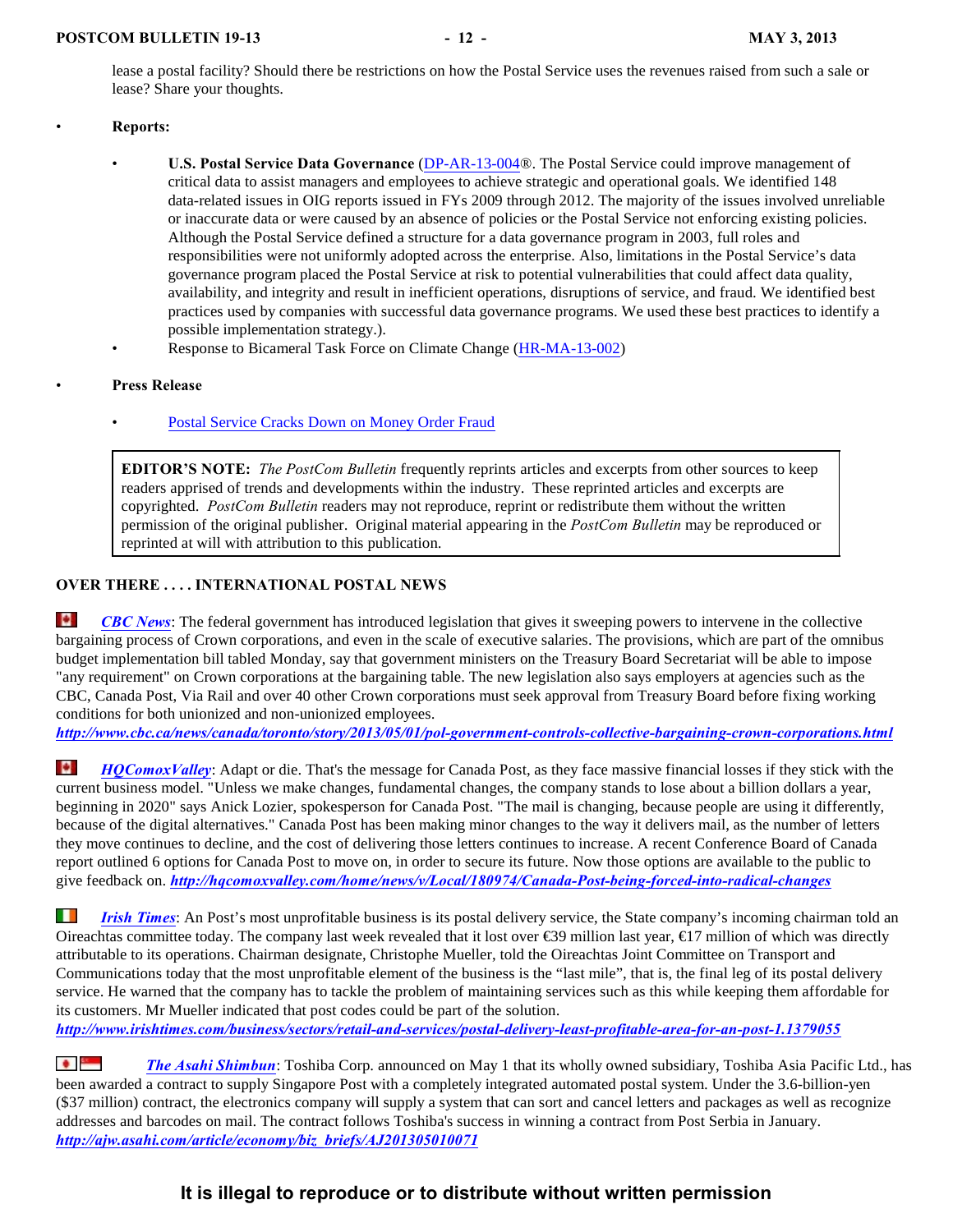

# **SWITCH TO SPRINT AND SAVE UP TO \$200.**

For a limited time, switch your number to Sprint and save up to \$100 instantly on any phone. You can also get a \$100 service credit for eligible lines switched to Sprint from another carrier.

# **VISIT SPRINT.COM/PROMO/ iL30766PC**

within 72 hours of port-in activation to request your \$100 service credit.

Don't delay! Offer ends 06/13/2013 Available in select channels. See Rep for details.

# **OFFERS FOR EMPLOYEES OF THE UNITED STATES POSTAL SERVICE**

# **SAVE UP TO**

number to Sprint. **100 \$**

on any phone when you switch your Req. qualifying data plan, premium data add-on for smartphones and new 2-yr agmt/activation per line

 $\frac{\$}{\$}$  **100**  $\frac{\$$  for each eligible new-line<br>another carrier.<br>Req. new 2-yr agmt/activation per line. activation when you move from another carrier. Req. new 2-yr agmt/activation per line.



off select regularly priced Sprint monthly service plans Req. new 2-yr agmt.

www.sprint.com/usps

Use this code to claim your discount. Corporate ID: GUSPS\_ZZZ



#### Call: 866-639-8354

Click: sprint.com/usps Visit a local Sprint Store: sprint.com/storelocator

Activ. Fee: May require \$36/line. Credit approval req. Earl**y Termination Fee (sprint.com/etf)**: After 14 days, up to \$350/line. Phone Offers: Offer ends 06/13/2013. Taxes and svc charges excluded. No cash back.<br>While supp USA, Boost Mobile, Sprint As You Go and Assurance), all Corporate-liable and plans \$10 or less. I**L Port-in Offer:** Offer ends: 7/11/2013. \$100 port-in credit for smartphones, feature phones and mobile broadband<br>devices. A entities or providers associated with Sprint (i.e., Virgin Mobile USA, Boost Mobile, and Assurance), all CL and plans \$10 or less. **Port-in Payment Expectations:** Svc credit will appear in adjustment summary section at<br>acc second lines, Add-A-Phone lines or add-ons \$29.99 or less. **Other Terms:** Offers and coverage not available everywhere or for all phones/networks/plans. Restrictions apply. See store or sprint.com for details. ©2013 Sprint. All rights reserved. Sprint and the logo are trademarks of Sprint. Other marks are the property of their respective owners. N135401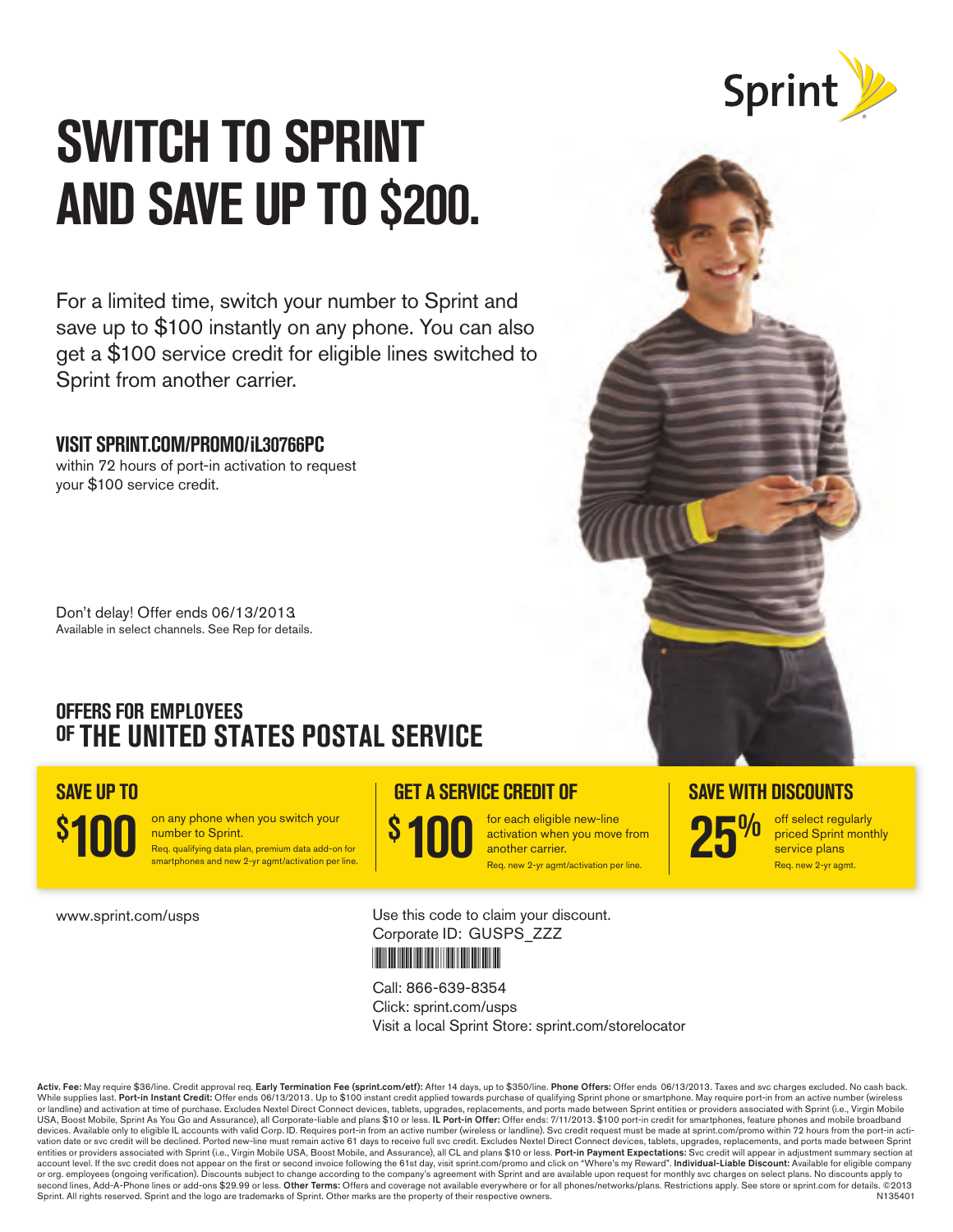ale<br>26 *[Kam City](http://www.kamcity.com/namnews/asp/newsarticle.asp?newsid=70047)*: The Post Office has launched a search for retailers to run 70 Crown branches, a day after workers went on strike over the move. The company said it was expecting strong interest from independent and national retailers wanting to operate a Post Office branch from their premises. The Post Office said it had already received over 150 expressions of interest from potential retail partners who wanted to benefit from increased footfall into their store and the income they receive from selling and transacting postal products. *<http://www.kamcity.com/namnews/asp/newsarticle.asp?newsid=70047>*

*[4-Traders](http://www.4-traders.com/FRANCOTYP-POSTALIA-HOLDIN-530892/news/Francotyp-Postalia-Holding-AG-Francotyp-Postalia-completes-restructuring-of-Group-financing-ahead-16801232/)*: The Francotyp-Postalia Holding AG, Birkenwerder, has placed Group financing on a secure footing for the next 3.5 years with a renewal option for another 1.5 years. Financing contracts were signed today with a consortium of banks led by Deutsche Postbank AG as Mandated Lead Arranger and Agent and with Commerzbank AG as Mandated Lead Arranger and Collateral Security Agent. This means that liabilities in connection with the original financing originally agreed until the end of February 2014 in an amount of roughly EUR 36 million will be redeemed ahead of schedule.

*[http://www.4-traders.com/FRANCOTYP-POSTALIA-HOLDIN-530892/news/Francotyp-Postalia-Holding-AG-Francotyp-Postali](http://www.4-traders.com/FRANCOTYP-POSTALIA-HOLDIN-530892/news/Francotyp-Postalia-Holding-AG-Francotyp-Postalia-completes-restructuring-of-Group-financing-ahead-16801232/) [a-completes-restructuring-of-Group-financing-ahead-16801232/](http://www.4-traders.com/FRANCOTYP-POSTALIA-HOLDIN-530892/news/Francotyp-Postalia-Holding-AG-Francotyp-Postalia-completes-restructuring-of-Group-financing-ahead-16801232/)*

þ *[Azerbaijan Business Center](http://abc.az/eng/news/main/73213.html)*: Azerbaijani-Mail (Azcrpoçt Ltd) is preparing to begin rebranding within then framework of technical assistance of Financial Services Development Project provided by the World Bank at the expense of a grant from the State Secretariat for Economic Affairs (SECO). Informed sources say that there is a short list of candidates for the rebranding and advertising campaign on a new brand of the postal operator. "The tender for an international audit of Azerbaijan's postal operator and training workshops for its staff continues. It will take several months for Az $\sigma$ ppoct to sum up the tender results, coordinate them with the WB and conduct contract negotiations. In this regard, the re-branding consultant can begin work the second half of 2013," the source said. The work is financed by a SECO grant of approx. \$550,000. According to plans, completion of all these works, except workshops, was scheduled for the first half of 2013, and workshops should have lasted during entire 2013. Now terms of works can change. *<http://abc.az/eng/news/main/73213.html>*

*[Straits Times](http://www.straitstimes.com/breaking-news/singapore/story/singpost-invests-45million-machines-can-sort-mail-faster-20130430)*:Singpost is replacing its current mail sorting machines with a new system that can process mail items faster. The **STEP** new machines are part of a \$45million investment to upgrade its mail sorting infrastructure. This will reduce the time needed to sort mail, and allow postmen to focus more on delivering mail accurately and quickly, Singpost said in a press release on Tuesday. The new machines can sort outgoing international mail according to countries and forward redirected mail to the new address, two functions that are currently done manually and are labour-intensive. They can also read QR codes to access tracking information and details.

*<http://www.straitstimes.com/breaking-news/singapore/story/singpost-invests-45million-machines-can-sort-mail-faster-20130430>*

 $\equiv$ *[Reuters](http://www.reuters.com/article/2013/04/29/us-tntexpress-earnings-idUSBRE93S04C20130429)*: Dutch delivery group TNT Express, the target of a failed \$7 billion takeover by United Parcel Service, said the impact of cost-cutting measures would show up in the second half. The collapse of the UPS bid forced TNT Express to come up with job cuts, divestments and other measures last month to turn around its performance as a standalone delivery firm. It said it would cut 4,000 jobs, or about 6 percent of the workforce, over the next three years and create cost savings of 220 million euros a year by 2015 by improving efficiency. It is also looking for a buyer for its troubled Brazilian unit, where it said it expects to reduce losses further, after agreeing to sell its Chinese domestic business last month.

*<http://www.reuters.com/article/2013/04/29/us-tntexpress-earnings-idUSBRE93S04C20130429>*

*[The Nation](http://www.nationmultimedia.com/business/Thailand-Post-aims-high-amid-e-commerce-boom-30205047.html)*: Thailand Post Co expects Bt1.2 billion profit this year, thanks to booming e-commerce that has boosted growth of its logistics and postal-service businesses. E-commerce by small and medium-sized enterprises is growing very quickly, which is driving Thailand Post's postal and logistics revenue. Last year it delivered 82 million pieces to users and is forecasting about 5-per-cent growth this year, said Thailand Post president Anusara Chittmittrapap. *<http://www.nationmultimedia.com/business/Thailand-Post-aims-high-amid-e-commerce-boom-30205047.html>*

질년<br>지도 *[Yahoo! U.K. Finance](http://uk.finance.yahoo.com/news/royal-mail-privatisation-looks-blitzkrieg-191420797.html)*: There is no doubt that an IPO is the Government's favoured approach Mr Fallon said as much to Parliament last week and that it intends to move with lightning speed. The strategy will be to set the terms of the debate so that privatisation is seen as inevitable, emasculating the campaign against it. Mr Fallon is promising that a privatised mail service would not only keep a six-days-a-week pattern at affordable prices, but actually improve service, delivering letters more quickly. Cash raised from privatisation would make the service more efficient. Key to the strategy will be neutralising opposition from the Communication Workers Union. They will still make plenty of noise, but one senior industry figure advises: "Watch their feet, not their mouths". Under the Postal Services Act, the Government is obliged to pass on 10pc of equity to Royal Mail staff; that could concentrate a few minds if it comes to a ballot on industrial action. If the Treasury wants to box clever, it could increase that amount above 10pc and make privatisation a truly attractive prospect to the 170,000-plus workers. Calls to man the barricades might then fall on deaf ears. *<http://uk.finance.yahoo.com/news/royal-mail-privatisation-looks-blitzkrieg-191420797.html>*

*[Handy Shipping Guide](http://www.handyshippingguide.com/shipping-news/freight-and-logistics-giant-increases-wages-but-not-for-all_4554)*: The news that Deutsche Post AG is to increase pay by 3.1% on August 1, 2013, followed by a further 2.6% on October 1, 2014 for the approximately 130,000 employees who are covered by a collective-bargaining agreement has met with a mixed reaction from unions. Whilst negotiations conducted with the German services union ver.di (Vereinte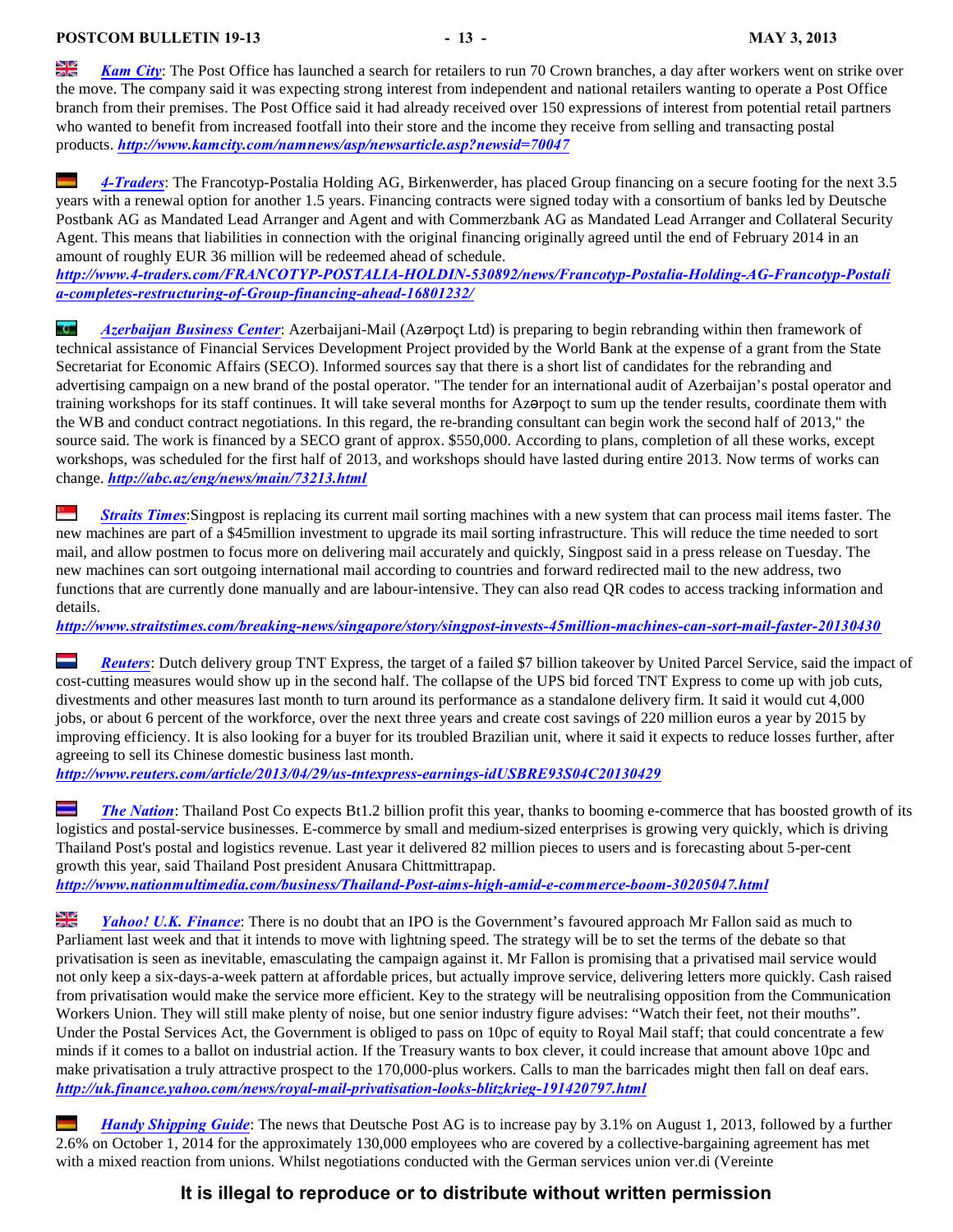Dienstleistungsgewerkschaft or United Services union) was greeted as a reasonable result there are still concerns over the labour situation for many staff employed beyond the home country's borders. *[http://www.handyshippingguide.com/shipping-news/freight-and-logistics-giant-increases-wages-but-not-for-all\\_4554](http://www.handyshippingguide.com/shipping-news/freight-and-logistics-giant-increases-wages-but-not-for-all_4554)*

질년<br>지도 *[Orange News](http://web.orange.co.uk/article/news/govt_to_tender_for_advisers_in_royal_mail_sale?DCSext.panellink=Latest%20News&DCSext.panellinkpos=2)*: The Government is to start looking in the next few days for a syndicate of banks to advise on a possible flotation of the Royal Mail. Business Minister Michael Fallon announced the move as he voiced hopes that global advisers on a sell-off will be appointed at the end of May. The advisers will help by handling the sale of shares, if privatisation goes ahead. The institutions take a fee from the Government in exchange for setting up an effective privatisation. Mr Fallon said ministers did not want to be tied to a specific type of sale or deadline for the sell-off, adding that the Government was attracted to an Initial Public Offering (IPO) as the preferred option.

*[http://web.orange.co.uk/article/news/govt\\_to\\_tender\\_for\\_advisers\\_in\\_royal\\_mail\\_sale?DCSext.panellink=Latest](http://web.orange.co.uk/article/news/govt_to_tender_for_advisers_in_royal_mail_sale?DCSext.panellink=Latest%20News&DCSext.panellinkpos=2) [News&DCSext.panellinkpos=2](http://web.orange.co.uk/article/news/govt_to_tender_for_advisers_in_royal_mail_sale?DCSext.panellink=Latest%20News&DCSext.panellinkpos=2)*

I *[Bloomberg](http://www.bloomberg.com/news/2013-04-29/cost-of-doing-business-in-russia-can-be-prison.html)*: Back in Soviet days, trading for a profit was considered a crime. If government prosecutors have their way in the case of opposition activist Alexei Navalny, Russia -- purportedly a market economy -- could be imprisoning someone for such "speculation" again. The first of two criminal cases against Navalny, whose campaigning against official corruption has made him a nemesis of President Vladimir Putin, entered the trial stage in the city of Kirov last week. Prosecutors have charged Navalny and a businessman named Pyotr Ofitserov with stealing 16 million rubles (\$530,000) worth of lumber from a now-bankrupt state-owned company called Kirovles in 2009. Navalny was then working as an unpaid adviser to the Kirov governor with a brief to root out corruption. The felony charge carries a maximum prison sentence of 10 years. Navalny and his brother Oleg, a postal official, face similar allegations in another case that has not yet gone to trial. A cargo-delivery company set up by the Navalnys received 55 million rubles (\$1.8 million) for services rendered to the Russian branch of the French cosmetics company Yves Rocher, but outsourced the work to a different operator for 31 million rubles (\$1 million). Investigators say that the profit was made illegally, because Oleg Navalny used his job with the Russian postal service to drum up business for a firm that had no resources to do what it promised. *<http://www.bloomberg.com/news/2013-04-29/cost-of-doing-business-in-russia-can-be-prison.html>*

싶은 *[The Telegraph](http://www.telegraph.co.uk/news/uknews/royal-mail/10025773/Privatised-Royal-Mail-will-deliver-post-more-quickly-minister-suggests.html)*: A privatised Royal Mail will deliver the post more quickly, Business minister Michael Fallon has suggested. Postal services minister Michael Fallon made the suggestion in a speech setting out the Coalition's plans to privatise Royal Mail in the next 12 months. Mr Fallon repeated that the Government has still not decided whether to float Royal Mail on the London Stock Market, or sell a stake in it to a rival firm. However he announced that the investment banks which will run any flotation of Royal Mail will be appointed by the end of next month. Mr Fallon told an audience at the Policy Exchange that privatising Britain's national postal operator was "the way to put Royal Mail onto a long-term sustainable basis".

*[http://www.telegraph.co.uk/news/uknews/royal-mail/10025773/Privatised-Royal-Mail-will-deliver-post-more-quickly-minister-sug](http://www.telegraph.co.uk/news/uknews/royal-mail/10025773/Privatised-Royal-Mail-will-deliver-post-more-quickly-minister-suggests.html) [gests.html](http://www.telegraph.co.uk/news/uknews/royal-mail/10025773/Privatised-Royal-Mail-will-deliver-post-more-quickly-minister-suggests.html)*

읡 *[The Guardian](http://www.guardian.co.uk/commentisfree/2013/apr/29/postal-privatisation-zero-hour-workers)*: Last week marked the formal announcement by Michael Fallon, the minister for business and enterprise, that the Royal Mail will be sold off by next April, setting the ball rolling on what is set to be the biggest privatisation for over 20 years. This follows the deregulation of postal services in 2006, which allowed companies like TNT Post to win contracts to deliver mail from the supplier all the way to the letterbox on behalf of private and public sector organisations. TNT Post, who I worked for over the course of a month, are in a pilot phase in West and Central London this year, providing competition to deliver letters directly to the doorstep for the first time in Royal Mail's 360-year history. If successful, TNT will expand its operation across other parts of the country in the next five years, aiming to employ up to 20,000 postal workers.

*<http://www.guardian.co.uk/commentisfree/2013/apr/29/postal-privatisation-zero-hour-workers>*

 $\langle \xi, \xi \rangle$ *[Post & Parcel](http://postandparcel.info/55537/news/companies/underpaid-postage-costs-eu-postal-operators-a-billion-a-year/):* The issue of under-paid postage is costing European postal operators a combined \$1bn a year, according to research from UK software firm Pinesoft.

*<http://postandparcel.info/55537/news/companies/underpaid-postage-costs-eu-postal-operators-a-billion-a-year/>*

읡 *[Financial Times](http://www.ft.com/intl/cms/s/0/b3e18896-afee-11e2-8d07-00144feabdc0.html)*: Police should open counters in supermarkets and set up "Tardis" boxes for the public to reach officers via video link, according to research into how forces can save money by closing stations as budget cuts bite. The idea comes as the Metropolitan Police and more than 10 other forces are already in talks with the Post Office about opening police front counters in high street branches. City Hall is expected to start a trial of the Post Office scheme this summer, which is likely to involve postal staff being trained to do administrative work on behalf of police, such as taking down lost property reports and checking driving documents after offences. *<http://www.ft.com/intl/cms/s/0/b3e18896-afee-11e2-8d07-00144feabdc0.html>*

*[Warsaw Business Journal](http://www.wbj.pl/article-62605-inpost-plans-huge-global-expansion.html)*: InPost, a subsidiary of private postal operator Integer.pl, plans to install up to 2,000 lockers for delivery of internet purchases in the United Kingdom this year. The company will spend €45 million on the investment, but hopes that in three years' time, 25 percent of its profit will come from the UK. *<http://www.wbj.pl/article-62605-inpost-plans-huge-global-expansion.html>*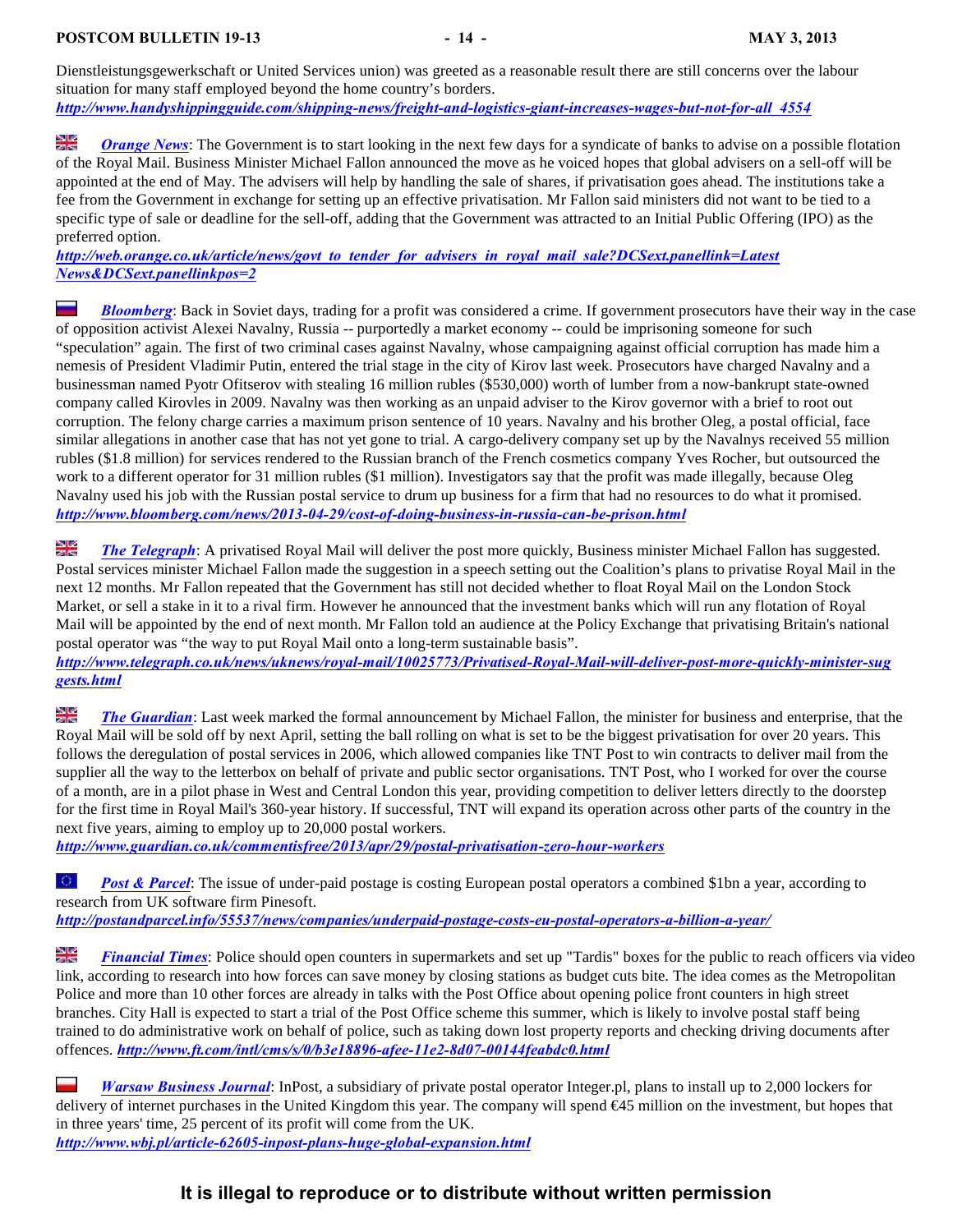# GrayHair now offers a solution no matter where you mail - Global Hybrid Mail and Global Address Hygiene



BERLIN PARIS DUBAI

GrayHair adds Global Address Quality (Global AQ®) to its International Services Platform. The solution joins GrayHair's Global Hybrid Mail on the SelectSolutions™ platform.

# *Global AQ*

- n Standardizes each address to each country's standards
- $\bullet$  Improves the effectiveness of marketing campaigns  $\overline{\phantom{\phi}}$
- Lowers the high cost of international mailing by eliminating returns
- Improves delivery rates and schedules

For more information - [read our latest article, Global Address Quality - It can be a cinch!](http://www.grayhairsoftware.com/sites/default/files/GrayHair_GlobalHybridMail_White%20Paper.pdf)

Phone 866-507-9999 Email sales@grayhairsoftware.com



[GrayHairSoftware.com](http://www.GrayHairSoftware.com)

# Your Mail. Your Choice. Your SelectSolutions.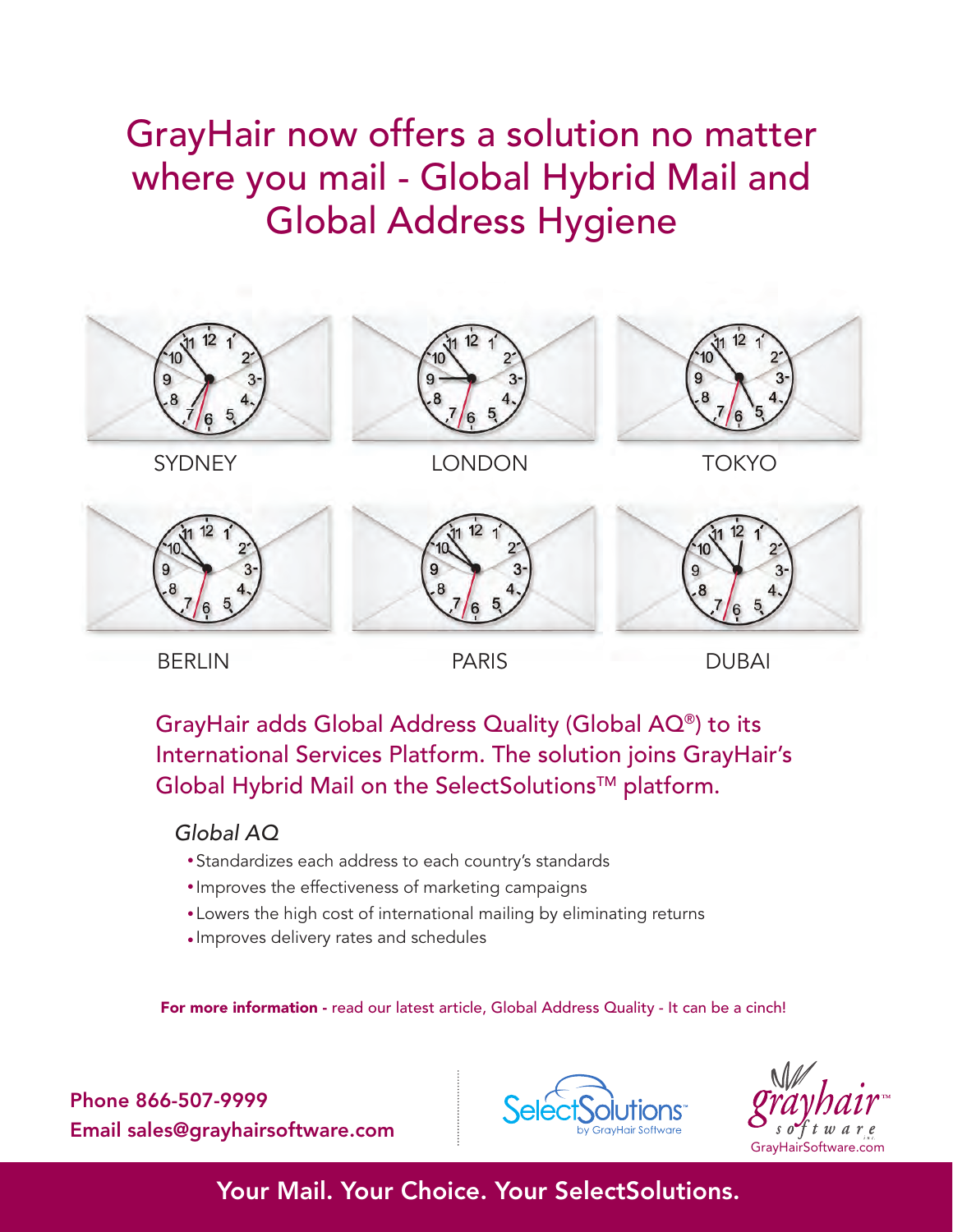꼵 *[Daily Mail](http://www.dailymail.co.uk/news/article-2316316/Every-Royal-Mail-staff-member-1-500-share-windfall-company-floats-stock-exchange.html?ito=feeds-newsxml)*: Every postal worker in Britain will be given around £1,500 of shares in Royal Mail when it floats on the stock market, the Business Minister will say today. It will be the largest employee share scheme for 25 years with around 140,000 workers from postmen to local delivery office managers expected to scoop a windfall.

*[http://www.dailymail.co.uk/news/article-2316316/Every-Royal-Mail-staff-member-1-500-share-windfall-company-floats-stock-exc](http://www.dailymail.co.uk/news/article-2316316/Every-Royal-Mail-staff-member-1-500-share-windfall-company-floats-stock-exchange.html?ito=feeds-newsxml) [hange.html?ito=feeds-newsxml](http://www.dailymail.co.uk/news/article-2316316/Every-Royal-Mail-staff-member-1-500-share-windfall-company-floats-stock-exchange.html?ito=feeds-newsxml)*

R *[Korea IT Times](http://www.koreaittimes.com/story/27998/lg-cns-wins-project-provide-postal-service-solution-viva-post-pos-malaysia)*: LG CNS, an LG Group company specializing in information technology services including consulting and system integration, said on April 28 that it has won a project to provide postal information management solution "Viva Post" to Pos Malaysia Berhad, Malaysia's postal services company. According to LG CNS, the solution allows tracking and controlling of mail and packages electronically. The solution will be provided as part of a 3.5-billion-won project for Pos Malaysia to be completed by November next year.

*<http://www.koreaittimes.com/story/27998/lg-cns-wins-project-provide-postal-service-solution-viva-post-pos-malaysia>*

쪽 *[MIS Asia](http://www.mis-asia.com/resource/applications/malaysias-poslaju-chooses-motorola-for-track-and-trace/?page=2)*: In terms of productivity, the mobile computers from Motorola Solutions have surely enabled our mobile workforce to achieve higher productivity levels, be it in the field, at the post offices or for checking orders. With this hand-held mobile computer, our mobile workforce is able to perform rapid scanning of packages, and keep track of deliveries accurately. The compact form factor combined with a clear visual display and extended battery life ultimately boost employee productivity. Due to the multi function capabilities of the MC3000 series and the mobility applications, many of the earlier manual processes have now been integrated into a single seamless automated process, saving our workers a lot of effort and time. Even small details such as the rotating head configuration of the laser reader is small, lightweight and durable, making it ideal to use and further complements PosLaju's track and trace application, which requires accurate data capture and high performance computing. *<http://www.mis-asia.com/resource/applications/malaysias-poslaju-chooses-motorola-for-track-and-trace/?page=2>*

*[China.org](http://www.china.org.cn/business/2013-04/27/content_28679867.htm)*: Major international parcel companies, including TNT, FedEx, UPS and DHL and their Chinese counterparts such as ZJS Express and SF-Express gathered in Beijing Wednesday to attend a seminar as they consider a move to raise prices as the industry's regulatory body the Postal Universal Service Fund prepares to impose surcharges, the China Times reported. *[http://www.china.org.cn/business/2013-04/27/content\\_28679867.htm](http://www.china.org.cn/business/2013-04/27/content_28679867.htm)*

#### <span id="page-16-0"></span>**POSTAL PREVIEWS**

- May 7, 2013: **USPS & Industry Area Focus Group Meeting.** Pacific Area, Pacific Area Office, San Diego, CA. For more information contact Susan Recchia (858)-674-3173.
- May 7, 2013: **PostCom Webinar: "Folded Self-Mailers: Review Your Understanding".** We've had several months to integrate the Folded Self-Mailer regulations into our mailing programs, yet there may still be some questions. What paper weight do I use? What's this about panels... and which one should be addressed? What size? Can I still use glue? You can get answers and/or clarifications as you join the Association for Postal Commerce for a FREE webinar as Christine Simone, USPS HQ Business Programs Specialist and Craig Vance, USPS HQ Operations Integration & Support, review the regulations: including how to fold, address, and seal Folded Self-Mailers and Un-enveloped Mailpieces. Webinar scheduled 1:00 to 2:00 pm EDT. Space is limited. Reserve your Webinar seat now at *<https://www1.gotomeeting.com/register/147180689>*
- May 8-9, 2013: ACMA 6<sup>th</sup> Annual National Catalog Forum. Washington Plaza Hotel, Washington, DC. For more information contact Catherine Roden, Assistant Director, American Catalog Mailers Association, 800-509-9514 email *[croden@catalogmailers.org](mailto:croden@catalogmailers.org)* or visit *[www.catalogmailers.org](http://www.catalogmailers.org.)*.
- May 14-16, 2013: **Mailers Technical Advisory Committee.** Washington, DC. *USPS Leadership Forums for Stakeholders* will be held on Tuesday afternoon, May 14; *MTAC Focus Group Sessions* are scheduled for all day Wednesday, May 15. The only activities related to MTAC on Thursday May 16 are the MTAC Leadership meeting, and various work group and task team meetings, which typically are not publicized except to members. For more information, email*[mtac@usps.gov](mailto:mtac@usps.gov)*
- May 16, 2013: **decision/analysis partners 2013 Free Postal Webinar Series.** Designed for advanced and emerging economy postal operators. **Measuring Postal Performance.** For more information visit *[http://www.decisionanalysis.net](http://www.decisionanalysis.net.)*
- May 15-17, 2013: 32<sup>nd</sup> Annual Eastern Conference. Shawnee Inn, Shawnee on Delaware, PA. For more information visit *[http://crri.rutgers.edu](http://crrirutgers.edu.)*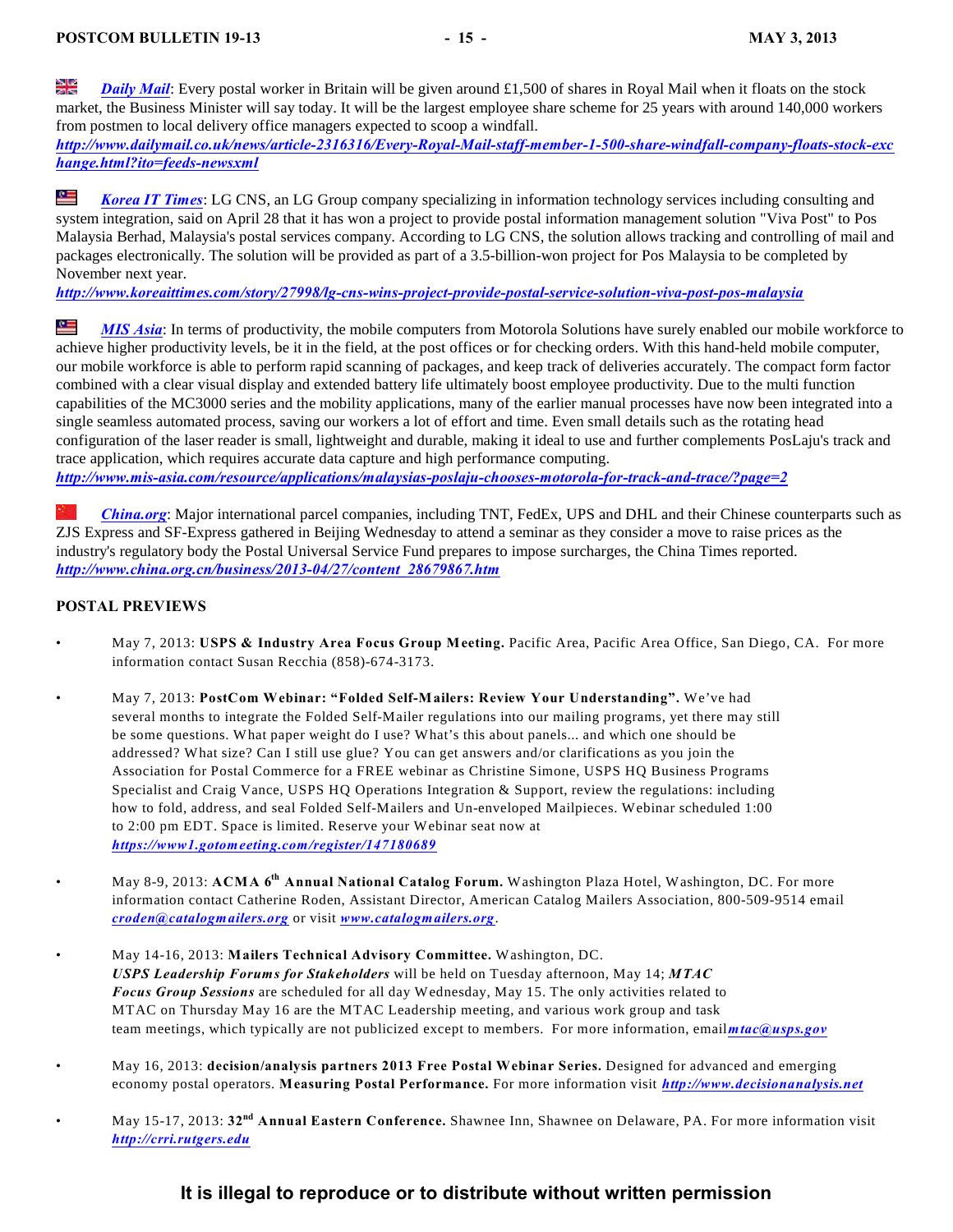#### **POSTCOM BULLETIN 19-13** - 16 - MAY 3, 2013

- May 29-June 1, 2013: 21<sup>st</sup> Conference on Postal and Delivery Economics . Portmarnock Hotel and Golf Links, Portmarnock, County Dublin, Ireland. For more information visit *[http://crri.rutgers.edu](http://crri.rutgers.edu.)*.
- June 4-5, 2013: **PostCom Board of Directors Meeting.** Hilton Old Town Alexandria, 1767 King Street, Alexandria, VA 22314. For more information, contact Caroline Miller at PostCom on 703-524-0096 or via email at *[cmiller1@postcom.org](mailto:cmiller1@postcom.org)*
- June 5-6, 2013: **IDEAlliance's Spectrum Conference.** AMA Conference Center Chicago 8655 West Higgins Road, Chicago, IL 60631. For more information visit *[www.IDEAlliance.org](http://www.IDEAlliance.org)*
- June 19-21, 2013: **CRRI 26 Annual Western Conference.** Hyatt Regency Monterey, Monterey CA. For more information **th** visit *[http://crri.rutgers.edu](http://crri.rutgers.edu.)*.
- June 20, 2013: **USPS & Industry Area Focus Group Meeting.** Northeast Area, New York City JAF PO. For more information contact Len Rooke/Marc Riley (860) 285-7391/(617) 654-5784.
- June 20, 2013: **decision/analysis partners 2013 Free Postal Webinar Series.** Designed for advanced and emerging economy postal operators. **Evaluating Postal Automation for Middle Income Countries.** For more information visit *[http://www.decisionanalysis.net](http://www.decisionanalysis.net.)*
- June 25-28, 2013: **AMSP Annual Conference.** Rancho Bernardo Inn, San Diego, CA. For more information visit *[www.amsp.org](http://www.amsp.org)*
- June 25, 2013: **USPS & Industry Area Focus Group Meeting.** Southern Area, Tampa FL, For more information contact Pat Lewis (212)-267-3147.
- June 26, 2013: **USPS & Industry Area Focus Group Meeting.** Capital Metro Area, Charlotte P&DC. For more information contact Ivy Jackson (301)-548-1476.
- July 18, 2013: **decision/analysis partners 2013 Free Postal Webinar Series.** Designed for advanced and emerging economy postal operators. **Improving Delivery Management.** For more information visit *[http://www.decisionanalysis.net](http://www.decisionanalysis.net.)*
- July 23, 2013: **USPS & Industry Area Focus Group Meeting.** Southern Area, Tampa FL. For more information contact Pat Lewis, (214) 267-3147.
- August 7, 2013: **USPS & Industry Area Focus Group Meeting.** Western Area, Minneapolis, MN. For more information contact Pattie Herrera/Ben Alba (303) 313-5406/(303) 313-5030.
- August 15, 2013: **decision/analysis partners 2013 Free Postal Webinar Series.** Designed for advanced and emerging economy postal operators. **Are Parcel Terminals for You?** For more information visit *[http://www.decisionanalysis.net](http://www.decisionanalysis.net.)*
- August 27-29, 2013: **Mailers Technical Advisory Committee.** Washington, DC. *USPS Leadership Forums for Stakeholders* will be held on Tuesday afternoon, August 27; *MTAC Focus Group Sessions* are scheduled for all day Wednesday, August 28. The only activities related to MTAC on Thursday August 29 are the MTAC Leadership meeting, and various work group and task team meetings, which typically are not publicized except to members. For more information, email *[mtac@usps.gov](mailto:mtac@usps.gov)*
- September 5, 2013: **USPS & Industry Area Focus Group Meetings.** Great Lakes Area, Carol Stream P&DC. For more information contact Suzanne Slivka (630) 539-4783.
- September 19-20, 2013: **2013 CSA Invitational Postal Seminar.** Annapolis, MD. For more information contact Jody Berenblatt, GrayHair Advisors by phone 856-313-3847 or via email at [jody@grayhairadvisors.com](mailto:jody@grayhairadvisors.com)
- September 19, 2013: **decision/analysis partners 2013 Free Postal Webinar Series.** Designed for advanced and emerging economy postal operators. **The Concept of Postal Platform and its Applications.** For more information visit *[http://www.decisionanalysis.net](http://www.decisionanalysis.net.)*
- October 1-2, 2013: **PostCom Board of Directors Meeting.** Venable LLP Building, 575 Seventh Street, NW, Washington, DC. For more information, contact Caroline Miller at PostCom by phone 703-524-0096 or via email at *[cmiller1@postcom.org](mailto:cmiller1@postcom.org)*